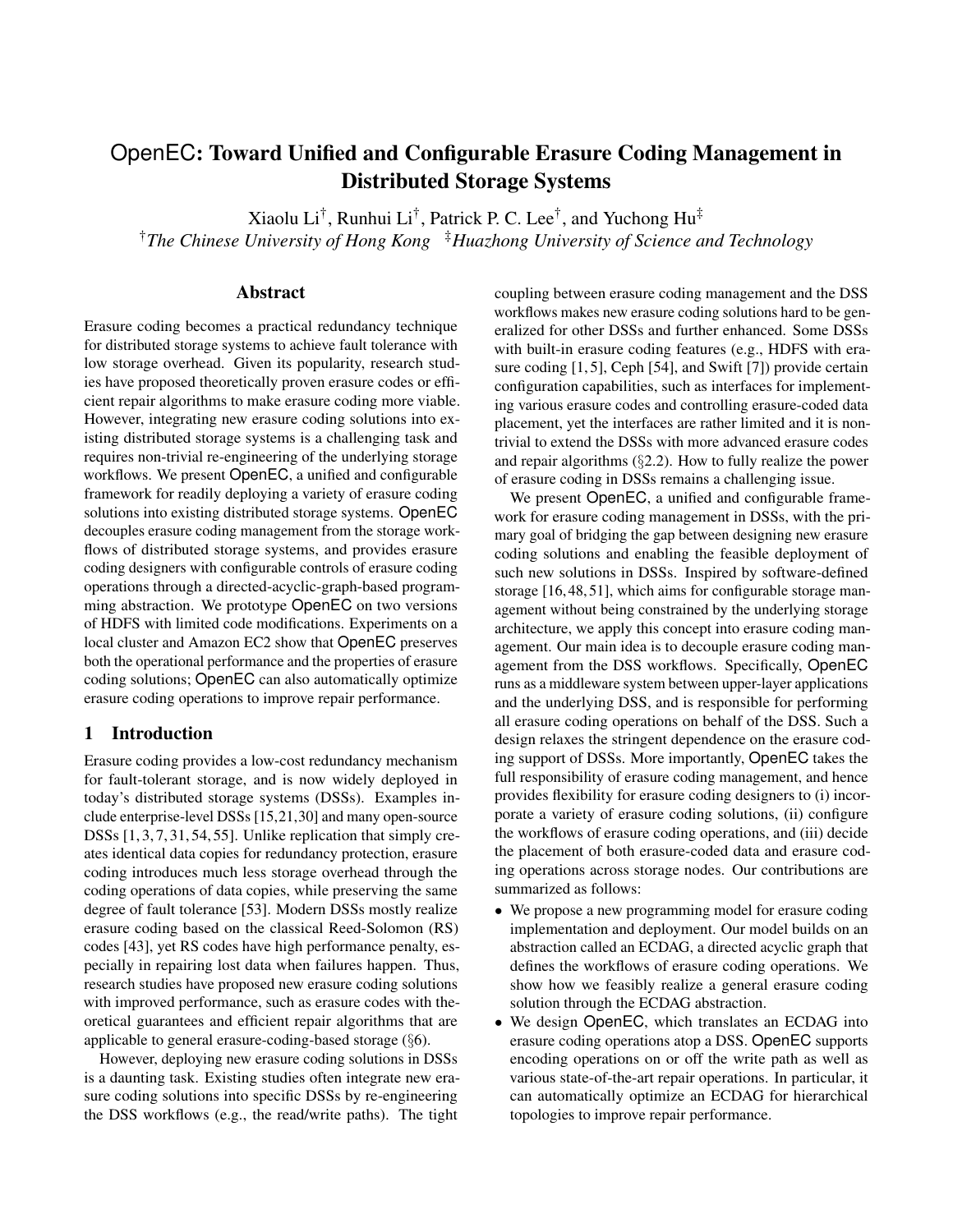- We implement a prototype of OpenEC on HDFS-RAID [\[5\]](#page-12-7) and Hadoop 3.0 HDFS (HDFS-3) [\[1\]](#page-12-3). Its integrations into HDFS-RAID and HDFS-3 only require limited code changes (with no more than 450 LoC).
- We evaluate OpenEC on a local cluster and Amazon EC2. OpenEC incurs negligible performance overhead in DSS operations, supports various state-of-the-art erasure codes and repair algorithms, and increases the repair throughput by at least 82% through automatically customizing an ECDAG for a hierarchical topology.

The source code of our OpenEC prototype is available at: <http://adslab.cse.cuhk.edu.hk/software/openec>.

#### 2 Background and Motivation

#### <span id="page-1-1"></span>2.1 Erasure Coding Basics

Consider a DSS that comprises multiple *storage nodes* and organizes data in units of *blocks*. We construct erasure coding as an  $(n, k)$  code with two configurable parameters *n* and *k*, where  $k < n$ . For every k fixed-size original blocks (called *data blocks*), an  $(n, k)$  code encodes them into  $n - k$  redundant blocks of the same size (called *parity blocks*), such that any *k* out of the *n* erasure-coded blocks (including both data and parity blocks) can decode the *k* data blocks; that is, any  $n-k$ block failures can be tolerated. We call the collection of *n* erasure-coded blocks a *coding group*. A DSS encodes different sets of *k* data blocks independently, and distributes the *n* erasure-coded blocks of each coding group across *n* storage nodes to protect against any *n*−*k* storage node failures. In this paper, our discussion focuses on the coding operations (i.e., encoding or decoding) of a single coding group.

For performance reasons, a DSS implements coding operations in small-size units called *packets*, while the read/write units are in blocks; for example, our experiments set the default packet and block sizes as 128 KiB and 64 MiB, respectively). It divides a block into multiple packets, and encodes the packets at the same block offsets in a coding group together. Thus, instead of first reading the whole blocks to start coding operations, a DSS can perform packet-level coding operations, while reading the whole blocks, in a pipelined manner. To simplify our discussion, we use blocks as the units of coding operations, and only differentiate packets and blocks in our implementation (§[4.5\)](#page-7-0).

Given the prevalence of failures, repairs are frequent operations in DSSs [\[40\]](#page-13-6). We consider two types of repairs: (i) *degraded reads*, which decode the unavailable data blocks that are being requested, and (ii) *full-node recovery*, which decodes all lost blocks of a failed storage node. Since repairs trigger substantial traffic [\[40\]](#page-13-6), achieving high repair performance is important in erasure coding deployment. RS codes [\[43\]](#page-13-3) are the most popular erasure codes that are widely used in production [\[5,](#page-12-7) [7,](#page-12-5) [15,](#page-12-0) [31,](#page-12-6) [54,](#page-13-0) [55\]](#page-13-1), but they incur high repair costs. Thus, many repair-friendly erasure codes have been proposed. Since single-failure repairs (i.e., repairing a

single lost block of a coding group in degraded reads or a single failed node in full-node recovery) are the most common repair scenarios [\[21,](#page-12-1) [40\]](#page-13-6), existing repair-friendly erasure codes aim to minimize the repair bandwidth or I/O in singlefailure repairs. Examples are regenerating codes [\[14\]](#page-12-9), including minimum-storage regenerating (MSR) and minimumbandwidth regenerating (MBR) codes, as well as locally repairable codes (LRCs) [\[21,](#page-12-1) [23,](#page-12-10) [44,](#page-13-7) [49\]](#page-13-8).

Our work focuses on practical erasure codes. In particular, we target *linear* codes, which include RS codes, MSR and MBR codes, as well as LRCs. Linear codes perform linear coding operations based on the Galois field arithmetic [\[17\]](#page-12-11). Mathematically, for an  $(n, k)$  code, let  $d_0, \dots, d_{k-1}$  be the *k* data blocks, and  $p_0, \dots, p_{n-k-1}$  be the  $n-k$  parity blocks. Each parity block  $p_j$  ( $0 \le j \le n - k - 1$ ) can be expressed as  $p_j = \sum_{i=0}^{k-1} \gamma_{ji} d_i$ , where  $\gamma_{ji}$  is some coding coefficient for computing *p<sup>j</sup>* . Note that the linear operations are *additive associative* (i.e., independent of how additions are grouped).

Also, our work addresses *sub-packetization*, which is used in various designs of MSR and MBR codes [\[14,](#page-12-9) [18,](#page-12-12) [32,](#page-13-9) [39,](#page-13-10) [42,](#page-13-11) [45,](#page-13-12) [50,](#page-13-13) [52\]](#page-13-14). Sub-packetization divides each block into smallersize sub-blocks, so that repairs can be done by retrieving sub-blocks rather than whole blocks.

Most DSSs assume that all erasure-coded blocks are *immutable* and do not support in-place updates. Thus, we focus on four basic operations: writes, normal reads, degraded reads, and full-node recovery (§[4.2\)](#page-5-0), while we address inplace updates in future work.

## <span id="page-1-0"></span>2.2 Limitations of Erasure Coding Management

Modern DSSs now support erasure coding, yet existing erasure coding management in such DSSs remains stringent and still faces practical limitations. To motivate our study, we review six state-of-the-art DSSs that currently realize erasurecoded storage: HDFS-RAID [\[5\]](#page-12-7), HDFS-3 [\[1\]](#page-12-3), QFS [\[31\]](#page-12-6), Tahoe-LAFS [\[55\]](#page-13-1), Ceph [\[54\]](#page-13-0), and Swift [\[7\]](#page-12-5). HDFS-RAID is the erasure coding extension of HDFS [\[46\]](#page-13-15) in the earlier version of Hadoop. Here, we focus on Facebook's HDFS-RAID implementation [\[3\]](#page-12-4), which builds on Hadoop version 0.20. HDFS-3 builds on the newer Hadoop version 3.0, which includes erasure coding by design. QFS resembles HDFS and includes erasure coding by design. All HDFS-RAID, HDFS-3, and QFS organize data in fixed-size blocks. In contrast, Tahoe-LAFS, Ceph, and Swift organize data in variable-size objects and partition each object into equal-size data blocks for erasure coding.

(L1) Limited support for adding advanced erasure codes: Existing DSSs provide encoding/decoding interfaces for implementing new erasure codes. However, most DSSs do not provide interfaces for adding erasure codes with subpacketization (e.g., MSR and MBR codes [\[14,](#page-12-9) [18,](#page-12-12) [32,](#page-13-9) [39,](#page-13-10) [42,](#page-13-11) [45,](#page-13-12) [50,](#page-13-13) [52\]](#page-13-14)) and handling erasure-coded blocks at the granularity of sub-blocks, while only recently Ceph includes the sub-packetization feature in its master codebase [\[52\]](#page-13-14). Also,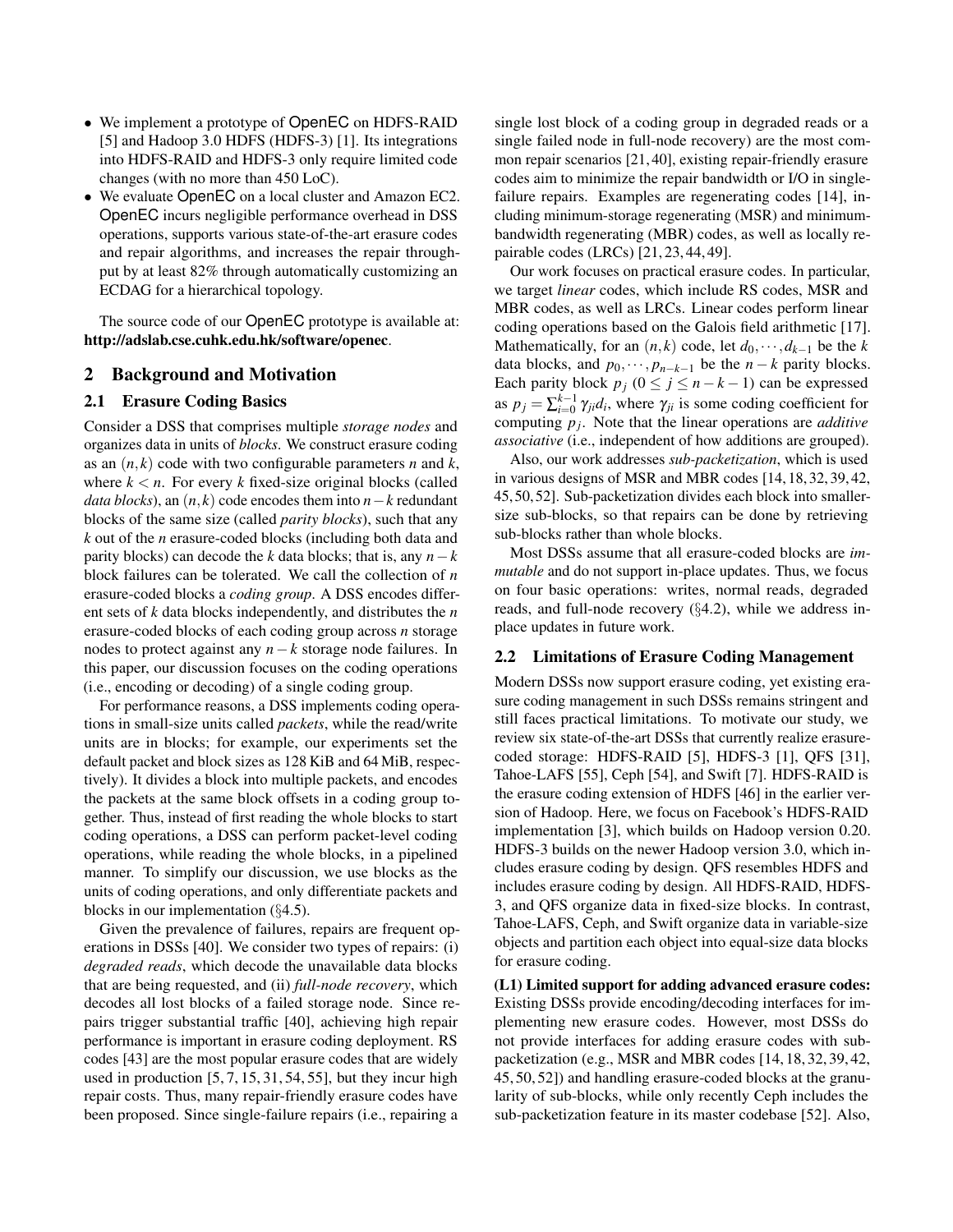recent erasure codes [\[19,](#page-12-13)[38\]](#page-13-16) address the hierarchical nature of DSSs to reduce cross-rack [\[19\]](#page-12-13) (or cross-cluster [\[38\]](#page-13-16)) repair traffic, yet realizing such hierarchy-aware erasure codes needs modifications to the DSS workflows.

(L2) Limited configurability for workflows of coding operations: Enabling configurable workflows of coding operations allows better resource usage within a DSS. Take repairs (degraded reads or full-node recovery) as an example. DSSs execute repairs at different entities upon the detection of failures. For a degraded read, it is executed at the client (in HDFS-RAID, HDFS-3, QFS, and Tahoe-LAFS), the proxy (in Swift), or a storage node (in Ceph); for full-node recovery, it is executed at either storage nodes (in HDFS-RAID, HDFS-3, QFS, Ceph, and Swift) or the client (in Tahoe-LAFS). Both degraded reads and full-node recovery operate in a *fetch-andcompute* manner, in which the entity that executes the repair will retrieve available blocks from other non-failed storage nodes and reconstruct the lost blocks. On the other hand, besides the fetch-and-compute approach, we cannot configure a DSS to adopt different repair workflows or distribute the repair loads across storage nodes. For example, recent repair algorithms [\[25,](#page-12-14)[29\]](#page-12-15) decompose a single-block repair operation into partial sub-block repair operations that are parallelized across storage nodes for better bandwidth usage, but existing DSSs do not support this feature by design.

(L3) Limited configurability for placement of coding operations: All DSSs we consider ensure that the *n* erasurecoded blocks of each coding group are stored in *n* distinct storage nodes, and most of them additionally allow configurable block placement. For example, both HDFS-RAID and HDFS-3 provide a base class for configuring block placement policies; QFS provides an *in-rack* placement option to store multiple blocks in a rack; Ceph uses *placement groups*, while Swift uses *object rings*, to control how erasure-coded blocks are placed in different storage nodes.

However, existing DSSs focus on how erasure-coded blocks are placed after encoding, but do not specify where to perform the coding operations. For example, in encoding operations, we may want to co-locate the computations of parity blocks at one storage node (rather than distribute the computations across different storage nodes) to limit the I/Os of retrieving data blocks. Also, the repair algorithms in [\[25,](#page-12-14)[29\]](#page-12-15) require some storage nodes that store available data blocks to first compute partially decoded blocks and send the results to other storage nodes for further decoding. In this case, we need to place the partial decoding operations at specific storage nodes. Such fine-grained placement of coding operations is currently not supported in existing DSSs.

#### 2.3 Lessons Learned and Goals

The root cause of the limitations in  $\S 2.2$  $\S 2.2$  is that the current erasure coding management is tightly coupled with the DSS workflows. Realizing erasure coding in DSSs needs to address how coding operations are performed (i.e., the control

flow) and how erasure-coded blocks are stored and accessed (i.e., the data flow). The current practice is that erasure coding designers only define an erasure code and its coding operations (e.g., the coding coefficients used in coding operations), while DSS developers require dedicated engineering efforts to integrate the coding operations into the read/write paths of DSSs without compromising the correctness of upper-layer applications. Such tight coupling makes the extensions of erasure coding features inflexible.

OpenEC decouples erasure coding management from the underlying DSS by providing a unified and configurable framework for erasure coding management, such that erasure coding designers can leverage OpenEC to realize new erasure coding solutions and configure the workflows of coding operations, without worrying how they are integrated into the DSS workflows. Specifically, OpenEC addresses the limitations in §[2.2](#page-1-0) with the following goals: (i) extensibility of new erasure codes; (ii) configurable workflows of coding operations; and (iii) configurable placement of both erasurecoded blocks and coding operations. To achieve these goals, OpenEC builds on a programming model for erasure coding management, as elaborated in the following sections.

## 3 Programming Model

We propose a programming model that allows erasure coding designers to not only define an erasure code structure and its coding operations, but also configure how coding operations are performed in a DSS. We present a new erasure coding abstraction called an ECDAG (§[3.1\)](#page-2-0), followed by three primitives for constructing an ECDAG (§[3.2\)](#page-3-0). We then propose a programming interface for realizing an erasure code based on the ECDAG abstraction (§[3.3\)](#page-4-0).

## <span id="page-2-0"></span>3.1 ECDAG Overview

At a high level, an ECDAG is a directed acyclic graph that describes the workflows of coding operations of a coding group of an erasure code. Each vertex represents a block in the coding group, and the connections among vertices describe how vertices are related by linear combinations. To address the limitations in §[2.2,](#page-1-0) we design ECDAGs to work for general linear codes (L1 addressed). Also, we can construct different ECDAGs to configure *how* and *where* coding operations are performed (L2 and L3 addressed, respectively).

Consider a coding group of an (*n*, *k*) code with *n* erasurecoded blocks; to simplify our discussion, we do not consider sub-packetization first. We index the blocks from 0 to  $n-1$ , and let  $b_i$  denote the block with index *i*. Without loss of generality, we refer to  $b_0, \dots, b_{k-1}$  as *k* data blocks, and  $b_k, \dots, b_{n-1}$  as  $n-k$  parity blocks. In some cases (see below), the coding operations may generate some intermediately computed blocks that will not be finally stored (as opposed to blocks  $b_0, b_1, \dots, b_{n-1}$ ). We call such blocks *virtual blocks*, and denote a virtual block by  $b_i$  for some  $i' \geq n$ .

In an ECDAG, let  $v_i$  ( $i \ge 0$ ) be a vertex that maps to block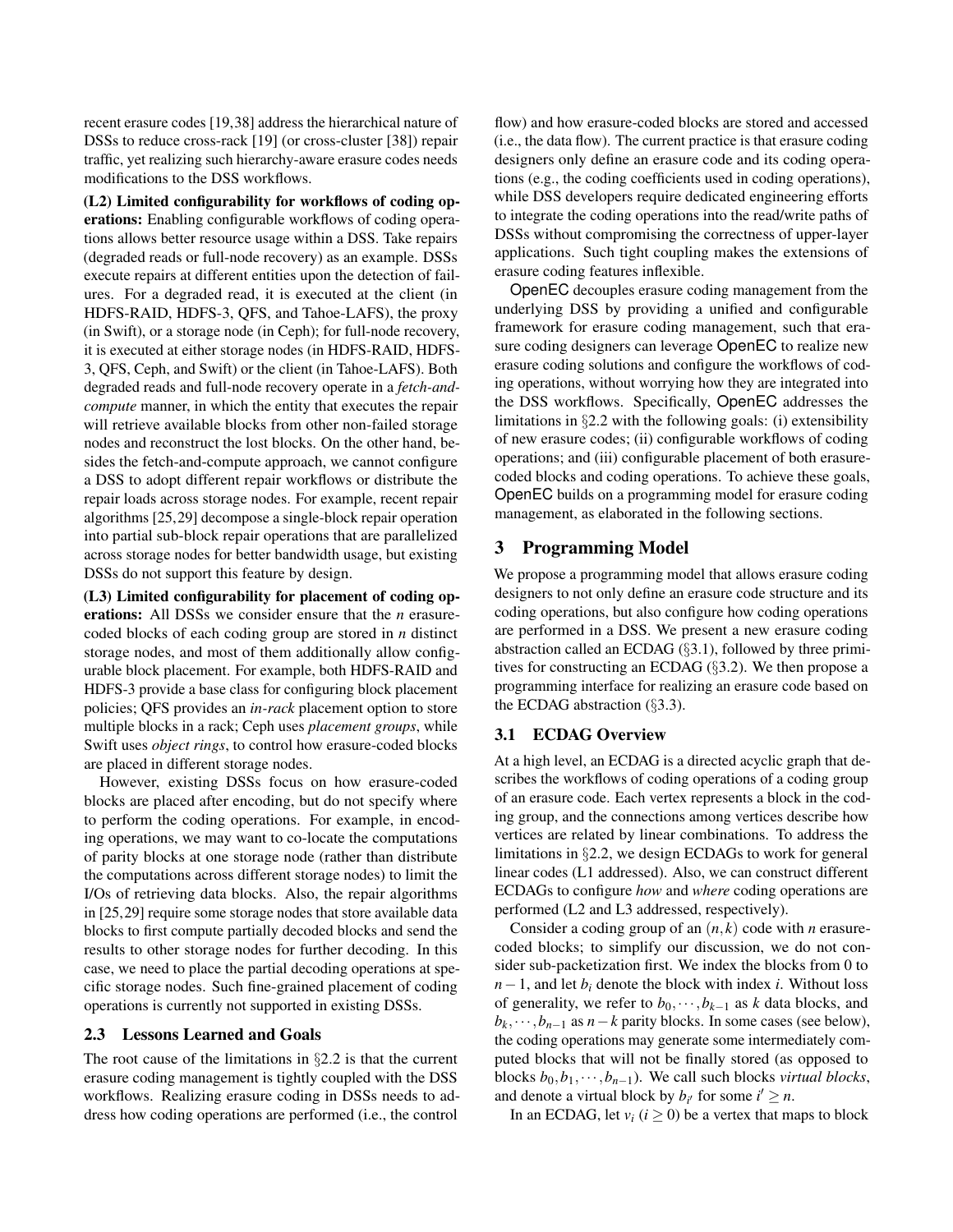<span id="page-3-1"></span>

<span id="page-3-2"></span>**Figure 2:** Example for an ECDAG for a  $(4,2)$  code with  $w = 2$ .

 $b_i$ ; we call a vertex  $v_{i'}$  ( $i' \geq n$ ) that maps to a virtual block  $b_{i'}$ a *virtual vertex*. Let  $e_{i,j}$   $(i, j \ge 0)$  be a directed edge from  $v_i$ to  $v_j$  indicating that  $b_i$  is an input to the linear combination for computing  $b_j$ . Each edge is associated with a coding coefficient for the linear combination. If there exists an edge  $e_{i,j}$ , we say that  $v_j$  is the *parent* of  $v_i$ , while  $v_i$  is a *child* of  $v_j$ . A vertex can have any number of parents and children.

Both encoding and decoding operations are each associated with an ECDAG. The ECDAG for encoding is constructed at the beginning of the encoding operation to describe how data blocks are linearly combined to form each parity block. In contrast, the ECDAG for decoding is constructed on demand depending on what blocks are currently available.

For example, consider a  $(5,4)$  code (i.e.,  $(4+1)$ -RAID-5). Figure [1\(](#page-3-1)a) shows the ECDAG for the encoding operation, which states that the parity block  $b_4$  is a linear combination of the four data blocks  $b_0$ ,  $b_1$ ,  $b_2$ , and  $b_3$ . Suppose now that block  $b_0$  is lost. Figure [1\(](#page-3-1)b) shows the ECDAG for the decoding operation for  $b_0$ , which can be computed from other available blocks  $b_1$ ,  $b_2$ ,  $b_3$ , and  $b_4$ .

We can parallelize partial decoding operations as in PPR [\[29\]](#page-12-15) by constructing another ECDAG for decoding  $b_0$  (see Figure  $1(c)$ ), in which we first compute in parallel the partially decoded blocks  $b_5$  and  $b_6$  (both of which are virtual blocks) from  $b_1$  and  $b_2$  and from  $b_3$  and  $b_4$ , respectively, followed by computing  $b_0$  from  $b_5$  and  $b_6$ . This shows that we can flexibly configure coding operations by constructing different ECDAGs. Note that PPR needs to compute  $b_5$  and  $b_6$  at the storage nodes where data blocks (e.g.,  $b_2$  and  $b_4$ , respectively) are stored (see [\[29\]](#page-12-15) for details). We address this issue in §[3.2.](#page-3-0)

We can also construct an ECDAG for erasure codes with sub-packetization. Let *w* be the number of sub-blocks per block  $(w = 1$  means no sub-packetization). We index the sub-blocks of block  $b_0$  from 0 to  $w-1$ , those of  $b_1$  from  $w$ to  $2*w*−1$ , and so on. Each vertex  $v_i$  ( $i \ge 0$ ) now corresponds to the sub-block with index *i*, while any vertex  $v_{i'}$  for  $i' \geq nw$ is a virtual vertex. For example, consider the (4,2) MISER code [\[45\]](#page-13-12) (an MSR code based on interference alignment), where  $w = 2$ . Figure [2\(](#page-3-2)a) shows how the sub-blocks are

<span id="page-3-3"></span>

|                                     |                                 | void Join(int pidx, vector <int> cidxs, vector<int> coefs);</int></int> |  |
|-------------------------------------|---------------------------------|-------------------------------------------------------------------------|--|
| int BindX(vector <int> idxs):</int> |                                 |                                                                         |  |
|                                     | void BindY(int pidx, int cidx); |                                                                         |  |

Listing 1: Primitives for ECDAG construction.

indexed. Figure [2\(](#page-3-2)b) shows the ECDAG for the encoding operation, in which the sub-blocks of parity blocks  $b_2$  and  $b_3$ are computed from the sub-blocks of data blocks  $b_0$  and  $b_1$ . Suppose that block  $b_0$  is lost. Figure [2\(](#page-3-2)c) shows the ECDAG for decoding  $b_0$  based on MISER codes [\[45\]](#page-13-12), in which we first compute an encoded sub-block from each of other available blocks  $b_1$ ,  $b_2$ , and  $b_3$  (represented by the virtual vertices  $v_8$ ,  $v_9$ , and  $v_{10}$ , respectively), followed by using the encoded sub-blocks to decode the lost sub-blocks of  $b_0$ .

## <span id="page-3-0"></span>3.2 ECDAG Primitives

An ECDAG can be constructed from three primitives: Join, BindX, and BindY. Join is used for constructing an ECDAG, while BindX and BindY control the placement of coding operations. Listing [1](#page-3-3) shows their definitions in C++ format.

**Join:** It specifies how a parent vertex (with index pidx) is formed by the linear combinations of a list of child vertices (with indices in cidxs) and the corresponding coding coefficients (in coefs). For example, we deploy the (6,4) RS code and encode four data blocks  $b_0$ ,  $b_1$ ,  $b_2$ , and  $b_3$  into two new parity blocks  $b_4$  and  $b_5$ . We can construct an ECDAG with Join as follows (see Figure [3\(](#page-4-1)a)):

```
ECDAG* ecdag = new ECDAG();
ecdag->Join(4, {0,1,2,3}, {1,1,1,1});
ecdag->Join(5, {0,1,2,3}, {1,2,4,8});
```
BindX: It co-locates the coding operations of multiple vertices (with indices in idxs) that reside at the same level of an ECDAG (i.e., in the *x*-direction), so as to reduce I/O in coding operations. For example, in Figure [3\(](#page-4-1)a), suppose that the data blocks being encoded are stored in different storage nodes. Without BindX, we need to compute  $b_4$  and  $b_5$  separately and retrieve each data block twice. Instead, we can call BindX on vertices  $v_4$  and  $v_5$  to create a new virtual vertex  $v_6$  as follows (see Figure  $3(b)$ ):

```
int vidx = ecdag->BindX({4,5});
```
This indicates that blocks  $b_4$  and  $b_5$  are first computed together at the same storage node before being distributed to different storage nodes. Now we only need to retrieve each data block once. Note that the index of  $v_6$  (i.e., 6) is generated randomly and returned as vidx by BindX.

BindY: It co-locates the coding operations of a parent vertex (with index pidx) and its child vertex (with index cidx) at different levels (i.e., in the *y*-direction). Consider the same example in Figure [3\(](#page-4-1)b) after we call BindX. We can call BindY on vertices  $v_0$  and  $v_6$  as follows (see Figure [3\(](#page-4-1)c)):

```
ecdag->BindY(vidx, 0);
```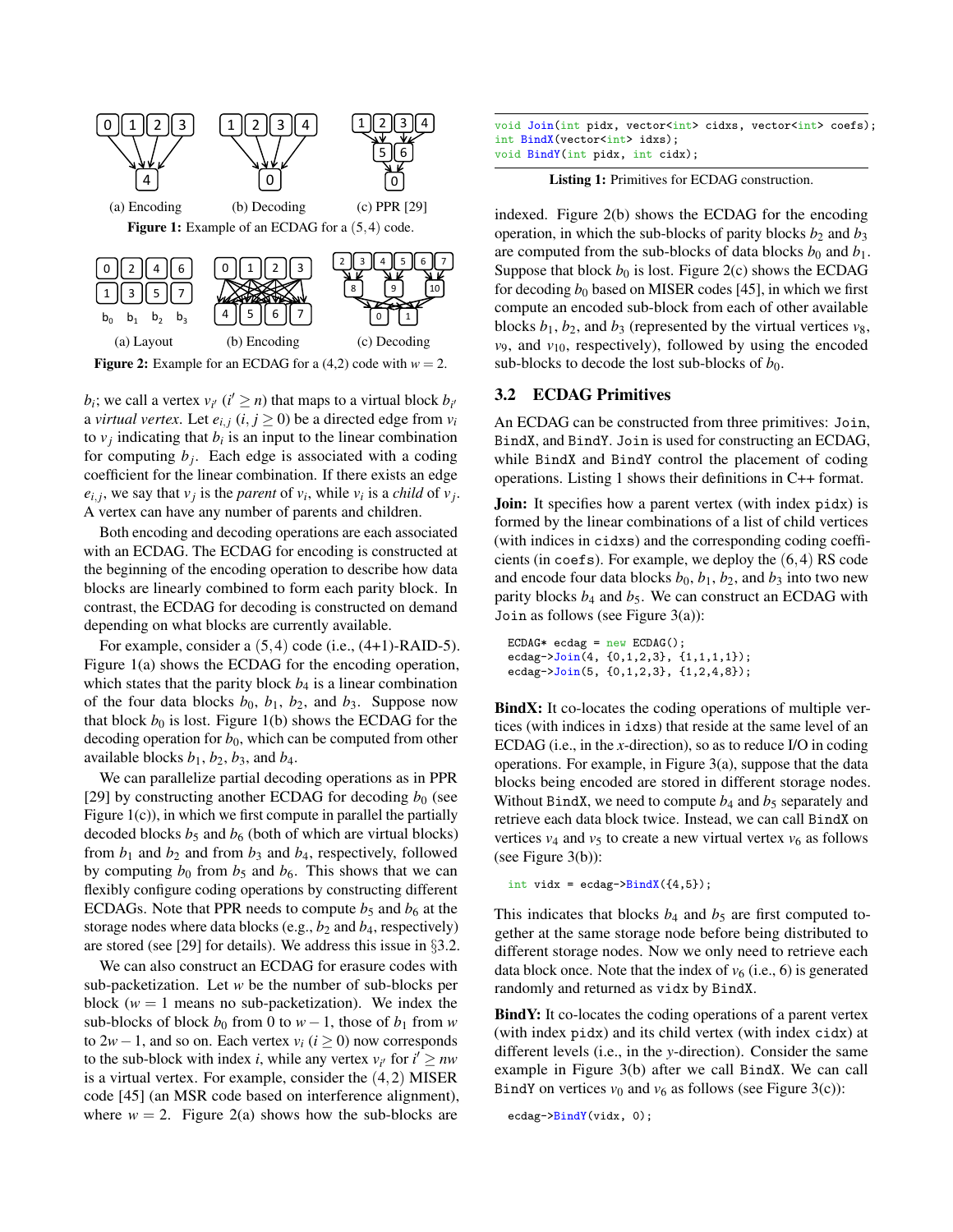<span id="page-4-1"></span>

```
class ECBase {
  int n, k, w; // coding parameters
  vector<int> ecoefs; // encoding coefficients
public:
  ECDAG* Encode();
 ECDAG* Decode(vector<int> from, vector<int> to);
  vector<vector<int>>Place();
};
```
Listing 2: Erasure coding programming interface.

Thus, we compute parity blocks  $b_4$  and  $b_5$  at the same storage node that stores  $b_0$ , thereby saving the I/Os of retrieving  $b_0$ .

Note that BindY enables us to implement the repair algorithms (e.g., PPR [\[29\]](#page-12-15) and repair pipelining [\[25\]](#page-12-14)) that need to compute partially decoded blocks at the storage nodes that store the data blocks. For example, referring to Figure [1\(](#page-3-1)c) for PPR, we can call BindY on  $v_2$  and  $v_5$ , and on  $v_4$  and  $v_6$ , to co-locate the computations of the partially decoded blocks *b*<sup>4</sup> and  $b_5$  at the storage nodes that store  $b_2$  and  $b_4$ , respectively.

Remarks: We provide flexibility for erasure coding designers to construct any ECDAG using the above three primitives, yet this also puts burdens on erasure coding designers to configure coding operations. Nevertheless, OpenEC can also automatically call BindX and BindY on some specific subgraph structures of an ECDAG (§[4.4\)](#page-6-0).

#### <span id="page-4-0"></span>3.3 Erasure Coding Interfaces

We provide a programming interface for realizing an erasure code. Unlike the traditional approach that takes data blocks as input and generates parity blocks, we program an erasure code through the construction of ECDAGs. OpenEC then parses the ECDAGs to perform the actual coding operations and store the erasure-coded blocks.

Listing [2](#page-4-2) shows the erasure coding programming interface as a base class ECBase. To realize an erasure code, we (as erasure coding designers) inherit ECBase and first define all necessary member variables (e.g., *n*, *k*, *w*, and encoding coefficients) in the constructor method as in traditional erasure code programming. Note that we can store encoding coefficients in a *generator matrix* [\[35\]](#page-13-17) and compute decoding coefficients later based on the available blocks. We then implement three functions, namely Encode, Decode, and Place.

Encode: It constructs an ECDAG that describes the encoding operation. For example, to encode the (6,4) RS code based on Figure [3\(](#page-4-1)c), we can construct an ECDAG as in Listing [3.](#page-4-3)

Decode: It constructs an ECDAG that takes the available blocks (with indices in from) as input and decodes any lost

```
ECDAG* Encode() {
  ECDAG* ecdag = new ECDAG();
  ecdag->Join(4, {0,1,2,3}, {1,1,1,1});
  ecdag->Join(5, {0,1,2,3}, {1,2,4,8});
  int vidx = ecdag\text{-}\frac{\text{BindX}(\{4,5\})}{\text{min}};
  ecdag->BindY(vidx, 0);
  return ecdag;
}
```
Listing 3: Encode function.

```
ECDAG* Decode(vector<int> from, vector<int> to) {
  ECDAG* ecdag = new ECDAG();
  vector<int> dcoefs; // decoding coefficients
  // compute dcoefs based on the available blocks
  ecdag->Join(to[0], from, dcoefs);
  return ecdag;
}
                Listing 4: Decode function.
```

```
vector<vector<int>>Place() {
  vector<vector<int>> groups;
  for (int i=0; i <n/2; ++i) groups[0].push_back(i);
  for (int i=n/2; i \leq n; ++i) groups[1].push_back(i);
  return groups;
}
```
Listing 5: Place function.

blocks (with indices in to). For example, we can implement Decode for a single lost block as in Listing [4,](#page-4-4) in which the decoding coefficients are computed based on the available blocks in from. In general, Decode constructs an ECDAG for one of the two scenarios: (i) decoding one lost block, in which we can choose an efficient single-failure repair approach (e.g., see Figure [2\(](#page-3-2)c) for the (4,2) MISER code); or (ii) decoding multiple lost blocks, in which we can choose any *k* available blocks (e.g., the first *k* blocks in from) to compute the decoding coefficients and decode all lost blocks.

Place: It configures how erasure-coded blocks are placed with hierarchy awareness. In addition to storing erasurecoded blocks in different storage nodes, we can configure how the blocks are grouped (e.g., in the same rack in rack-based DSSs). This supports fine-grained block placement configurations as in existing DSSs (§[2.2\)](#page-1-0), and allows the realization of hierarchy-aware erasure codes [\[19,](#page-12-13) [38\]](#page-13-16). For example, we can divide *n* erasure-coded blocks into two groups via Place as in Listing [5.](#page-4-5) Note that BindX and BindY in ECDAG construction (§[3.2\)](#page-3-0) address the placement of coding operations, while Place addresses the placement of erasure-coded blocks.

# 4 OpenEC Design

We design OpenEC to provide erasure coding management for a DSS. We show its architecture  $(\S 4.1)$  $(\S 4.1)$  and supported basic operations (§[4.2\)](#page-5-0). We then describe how it parses ECDAGs to realize coding operations (§[4.3\)](#page-5-2). We further show how it automatically optimizes coding operations (§[4.4\)](#page-6-0). We conclude this section with the implementation details  $(\S 4.5)$  $(\S 4.5)$ .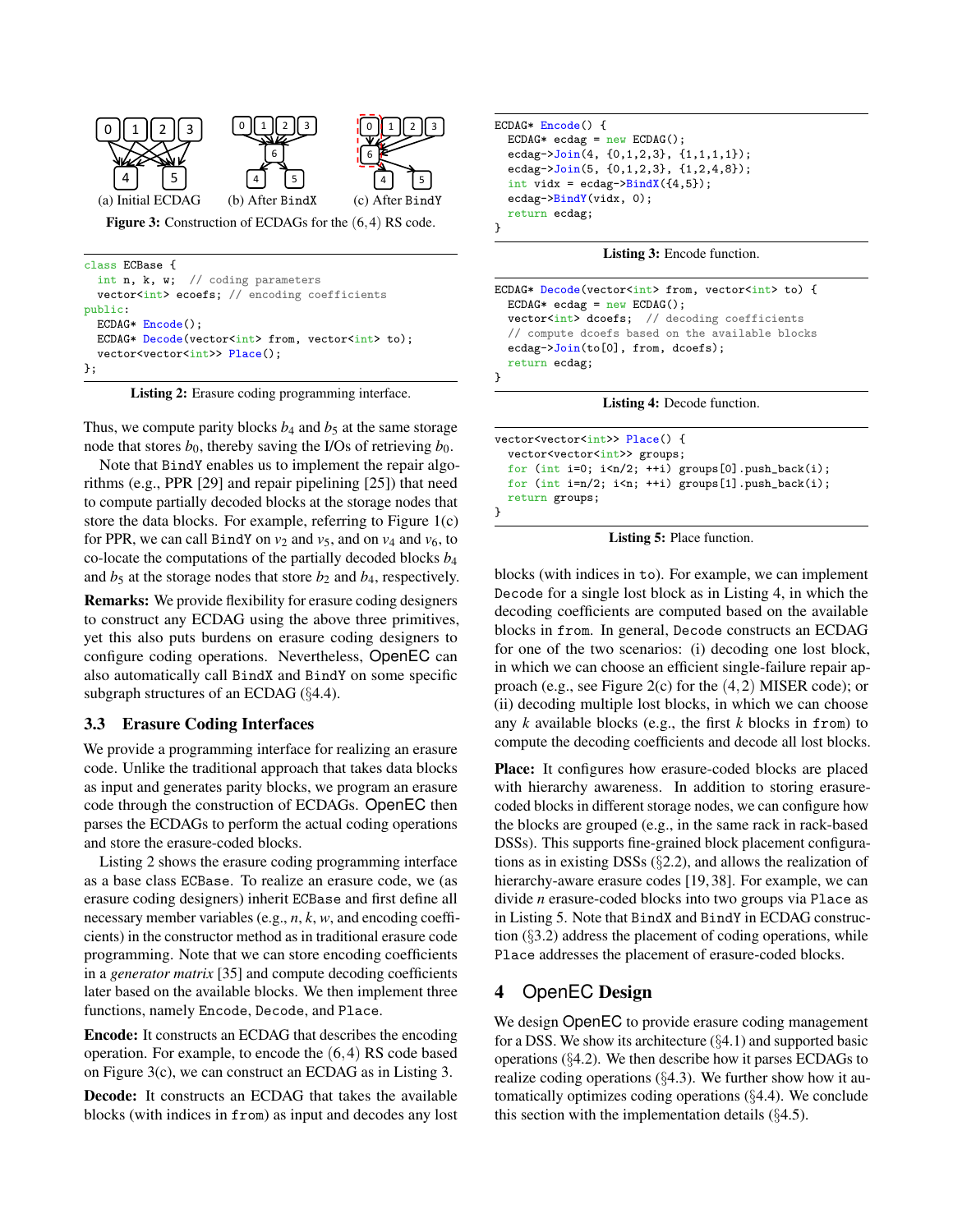<span id="page-5-4"></span>

Figure 4: OpenEC architecture based on HDFS.

### <span id="page-5-1"></span>4.1 Architectural Overview

OpenEC runs as a middleware system atop a DSS. As a proof of concept, we design OpenEC atop two implemen-tations of HDFS [\[46\]](#page-13-15): HDFS-RAID [\[5\]](#page-12-7) and HDFS-3  $[1]$ <sup>[1](#page-5-3)</sup>. HDFS (including both HDFS-RAID and HDFS-3) comprises a *NameNode* that coordinates the storage in units of *blocks* across multiple *DataNodes* (storage nodes). Figure [4](#page-5-4) shows how OpenEC is integrated into HDFS. OpenEC comprises a centralized *controller*, which coordinates multiple *agents*. An application interacts with OpenEC via an *OECClient*.

Controller: The controller parses ECDAGs and instructs all agents how to perform coding operations and store erasurecoded blocks. It keeps erasure coding metadata and all ECDAGs in local disk for persistence. There are three types of metadata: (i) the information of blocks associated with each file; (ii) the information of blocks associated with each coding group; and (iii) the block locations. The controller interacts with the NameNode in two aspects. First, it accesses or updates the block locations of the NameNode to configure the placement of blocks. Second, it receives the reports of lost blocks from the NameNode and coordinates the repair operations among the agents.

We assume that the controller is reliable (i.e., no singlepoint-of-failure). Our measurements show that the controller can serve a request of parsing an ECDAG for coding operations in less than 0.3 ms in our local cluster (§[5\)](#page-7-1), and hence it incurs limited overhead to basic operations.

Agent: Each agent performs coding operations as instructed by the controller. It accesses the erasure-coded blocks in HDFS through the HDFS client interface. Note that agents can communicate among themselves to perform coding operations and exchange erasure-coded blocks. We currently deploy each agent at a DataNode, so that the agent can access the local storage of the DataNode without network transfers.

OECClient: Each OECClient is associated with an agent, and serves as an interface between an upper-layer application and the agent. It connects to the agent via Redis-based communication (§[4.5\)](#page-7-0). An application now accesses HDFS through an OECClient instead of an HDFS client.

## <span id="page-5-0"></span>4.2 Basic Operations

OpenEC supports four basic operations: (i) writes; (ii) normal reads; (iii) degraded reads; and (iv) full-node recovery.

Writes: Note that HDFS-3 supports *online encoding* (i.e., clients perform encoding on the write path), while HDFS-RAID supports *offline encoding* (i.e., clients first write the data blocks in uncoded form, and the data blocks are later encoded in the background). OpenEC is currently designed to support both online and offline encoding. An OECClient specifies which encoding mode to use in a write request. For online encoding, OpenEC encodes data on a per-file basis. When an OECClient writes a file, its agent encodes every *k* data blocks into *n*−*k* parity blocks and writes the *n* erasurecoded blocks to *n* DataNodes through the HDFS client. For offline encoding, an OECClient first writes file data via its agent to HDFS. When OpenEC receives an encoding request, the controller parses the specified ECDAG (§[4.3\)](#page-5-2) and instructs all agents to perform encoding, such that every *k* blocks are encoded into *n* erasure-coded blocks as a coding group.

Normal reads: An OECClient issues normal reads (under no failures) via its agent, which connects to the DataNodes that store the uncoded data blocks and retrieves the data blocks from the DataNodes.

Degraded reads: An OECClient issues degraded reads (under failures) via its agent, which connects to non-failed DataNodes and retrieves the available blocks for decoding the lost blocks based on the ECDAG specification.

Full-node recovery: The controller coordinates the full-node recovery operation. When it receives a report of lost blocks from the NameNode, it informs the agents to repair the lost blocks based on the ECDAG specification.

#### <span id="page-5-2"></span>4.3 Parsing an ECDAG

OpenEC parses ECDAGs to perform coding operations in writes (online or offline encoding), degraded reads, and fullnode recovery. Given an ECDAG, OpenEC decomposes a coding operation into multiple *tasks*, each of which is executed by an agent. Each task operates in blocks (or sub-blocks in sub-packetization). There are four types of tasks:

- Load: It loads a block into memory from the agent's input stream, which could be either the OECClient if the block is from upper-layer applications, or the HDFS client if the block is from HDFS.
- Fetch: It retrieves blocks from other agents.
- Compute: It computes a block based on the linear combination of blocks and coding coefficients.
- Persist: It either writes a block to HDFS via the HDFS client, or returns the block to an OECClient.

Parsing procedure: OpenEC performs *topological sorting* of an ECDAG (based on depth-first search) to identify the vertex sequence of coding operations. It then assigns tasks to each vertex based on the ECDAG structure. Depending on the

<span id="page-5-3"></span><sup>&</sup>lt;sup>1</sup>We also implement OpenEC atop QFS [\[31\]](#page-12-6). See [\[27\]](#page-12-16) for details.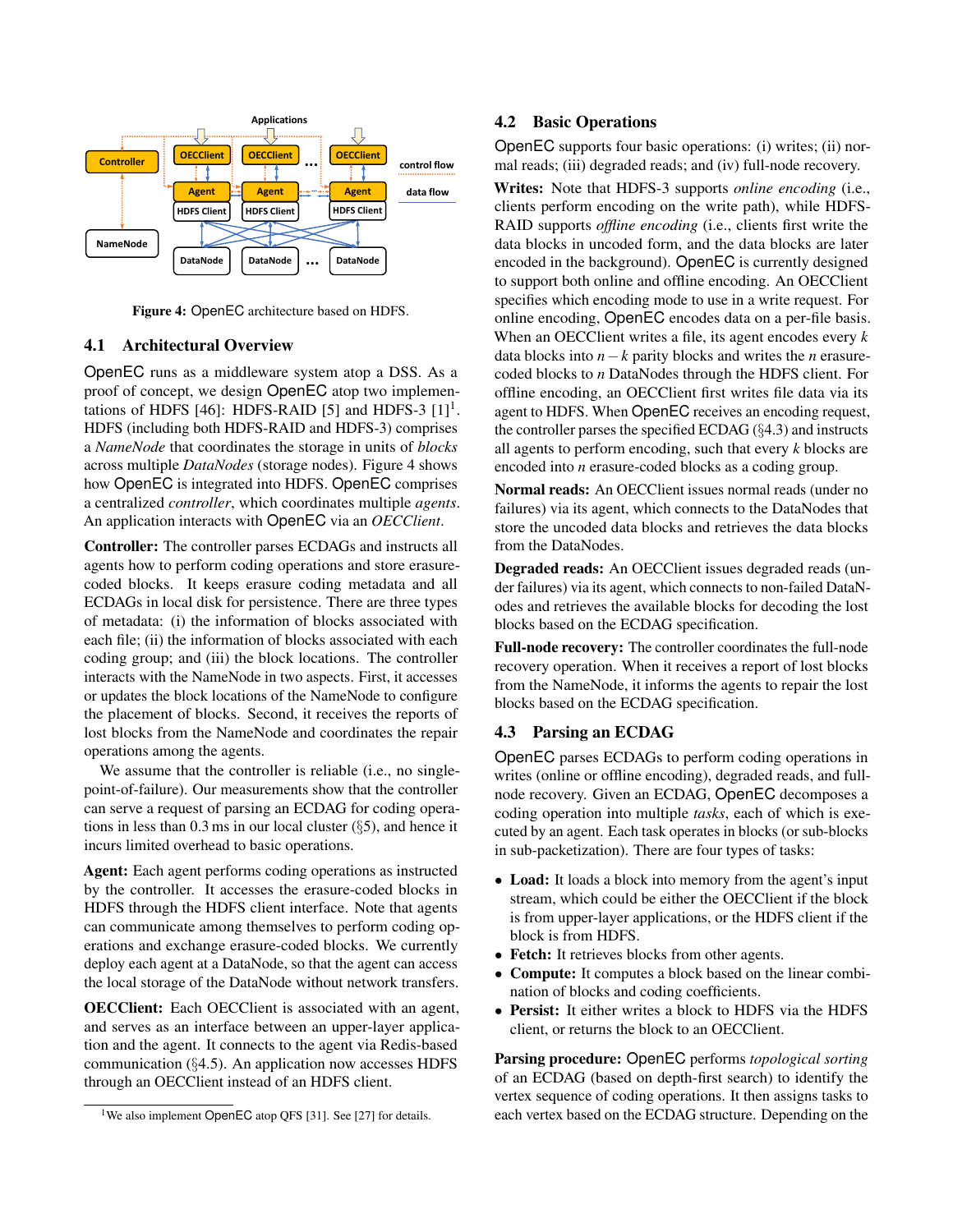<span id="page-6-1"></span>

| Vertices            | <b>Nodes</b> | <b>Tasks</b>                                                                                                                                                                                  |  |  |
|---------------------|--------------|-----------------------------------------------------------------------------------------------------------------------------------------------------------------------------------------------|--|--|
| $v_0$               | C            | <b>Load</b> $b_0$                                                                                                                                                                             |  |  |
| v <sub>1</sub>      | C            | <b>Load</b> $b_1$                                                                                                                                                                             |  |  |
| v <sub>2</sub>      | C            | <b>Load</b> $b_2$                                                                                                                                                                             |  |  |
| $v_3$               | C            | <b>Load</b> $b_3$                                                                                                                                                                             |  |  |
| $v_6$               | C            | <b>Compute</b> $b_4$ from $\{b_0, b_1, b_2, b_3\}$ with<br>coding coefficients $\{1,1,1,1\};$<br><b>Compute</b> $b_5$ from $\{b_0, b_1, b_2, b_3\}$ with<br>coding coefficients $\{1,2,4,8\}$ |  |  |
| $v_4$               | C            |                                                                                                                                                                                               |  |  |
| $v_{5}$             | C            |                                                                                                                                                                                               |  |  |
|                     | C            | <b>Persist</b> $b_0$ ; <b>Persist</b> $b_1$ ; <b>Persist</b> $b_2$ ;<br><b>Persist</b> $b_3$ : Persist $b_4$ : Persist $b_5$                                                                  |  |  |
| (a) Online encoding |              |                                                                                                                                                                                               |  |  |

| Vertices       | <b>Nodes</b> | <b>Tasks</b>                                            |
|----------------|--------------|---------------------------------------------------------|
| $v_0$          | $N_0$        | <b>Load</b> $b_0$                                       |
| $v_1$          | $N_1$        | <b>Load</b> $b_1$                                       |
| $v_2$          | $N_2$        | <b>Load</b> $b_2$                                       |
| $v_3$          | $N_3$        | <b>Load</b> $b_3$                                       |
|                |              | <b>Fetch</b> $b_1$ from $N_1$ ;                         |
|                |              | <b>Fetch</b> $b_2$ from $N_2$ ;                         |
|                |              | <b>Fetch</b> $b_3$ from $N_3$ ;                         |
| v <sub>6</sub> | $N_0$        | <b>Compute</b> $b_4$ from $\{b_0, b_1, b_2, b_3\}$ with |
|                |              | coding coefficients $\{1,1,1,1\}$ ;                     |
|                |              | <b>Compute</b> $b_5$ from $\{b_0, b_1, b_2, b_3\}$ with |
|                |              | coding coefficients $\{1,2,4,8\}$                       |
| $v_4$          | $N_4$        | <b>Fetch</b> $b_4$ from $N_0$ ; <b>Persist</b> $b_4$    |
| $v_5$          | $N_{5}$      | <b>Fetch</b> $b_5$ from $N_0$ ; <b>Persist</b> $b_5$    |
|                |              | $(h)$ Offling appealing                                 |

(b) Offline encoding

Table 1: Vertex sequence of coding operations, including the nodes that are responsible for processing the vertices as well as the tasks that are performed.

types of basic operations, OpenEC may perform coding operations on the client side (for online encoding and degraded reads) or distribute the coding operations across storage nodes (for offline encoding and full-node recovery).

OpenEC associates tasks with different types of vertices. At a high level, the Load task is associated with a vertex without any child; the Fetch task is associated with a parent vertex that has a child vertex; the Compute task is associated with a vertex with more than one child for the linear combination; the Persist task is associated with a vertex without any parent, while it is also associated with a vertex without any child in the case of online encoding (see the example below).

Example: We show the parsing procedure via an example. Suppose that we encode four data blocks (i.e.,  $b_0$ ,  $b_1$ ,  $b_2$ , and  $b_3$ ) to generate two parity blocks (i.e.,  $b_4$  and  $b_5$ ) using the (6,4) RS code, based on the ECDAG in Figure [3\(](#page-4-1)c) and the Encode function in Listing [3.](#page-4-3) Table [1](#page-6-1) shows the vertex sequence of tasks for both online and offline encoding.

For online encoding (see Table  $1(a)$ ), the client-side agent (denoted by *C*) performs all coding operations. It finally persists all data blocks and parity blocks into HDFS.

For offline encoding (see Table [1\(](#page-6-1)b)), OpenEC distributes

the coding operations across storage nodes. To elaborate, suppose that  $b_i$  is stored in storage node  $N_i$ , for  $0 \le i \le 5$ . First, since  $v_0$ ,  $v_1$ ,  $v_2$ , and  $v_3$  have no child, OpenEC creates tasks for the agents in storage nodes  $N_0$ ,  $N_1$ ,  $N_2$ , and  $N_3$  to load the blocks  $b_0$ ,  $b_1$ ,  $b_2$ , and  $b_3$ , respectively, from HDFS (via HDFS clients) into memory. Second, since vertex  $v_6$  is created from BindX on vertices  $v_4$  and  $v_5$ , OpenEC computes both  $b_4$  and  $b_5$  from the blocks in the child vertices (i.e.,  $b_0$ ,  $b_1$ ,  $b_2$ , and  $b_3$ ). Also, since BindY is called on  $v_6$  and  $v_0$ , OpenEC assigns the tasks of  $v_6$  to the agent in  $N_0$ . Finally,  $v_4$  and  $v_5$  retrieve blocks  $b_4$  and  $b_5$  from  $v_6$ , respectively. Since  $v_4$  and  $v_5$  have no parent and are the last vertices in the topological order, they persist the blocks to HDFS.

Note that OpenEC can parallelize the coding operations on the vertices that have no dependencies on others. For example, OpenEC can simultaneously execute the tasks for  $v_0$ ,  $v_1$ ,  $v_2$ , and  $v_3$ , and similarly the tasks for  $v_4$  and  $v_5$ .

## <span id="page-6-0"></span>4.4 Automated Optimizations

In addition to letting erasure coding designers construct ECDAGs, OpenEC can automatically customize ECDAGs for performance optimizations to save manual configuration efforts. We address this in two aspects.

Automated BindX and BindY: OpenEC can automatically call BindX and BindY for some specific subgraph structures of an ECDAG. For BindX, OpenEC examines all parent vertices that have more than one child vertex in an ECDAG. If multiple parent vertices have the same set of child vertices, OpenEC calls BindX on those parent vertices (e.g., *v*<sup>4</sup> and  $v<sub>5</sub>$  in Figure [3\(](#page-4-1)b)). For BindY, for any parent vertex (with one or more child vertices), OpenEC calls BindY on the parent vertex and any one of the child vertices (e.g., the parent vertex  $v_6$  and the child vertex  $v_0$  in Figure [3\(](#page-4-1)c)).

Hierarchy awareness: OpenEC can further enhance the repair performance based on the physical DSS topology. One scenario is that a DSS hierarchically organizes storage nodes in racks [\[19\]](#page-12-13) (or clusters [\[38\]](#page-13-16)), such that the cross-rack bandwidth is much more constrained than the inner-rack bandwidth. OpenEC can transform an ECDAG into a *pipelined ECDAG*, so as to mitigate the cross-rack traffic. Our idea is based on repair pipelining [\[25\]](#page-12-14), which pipelines partial coding operations across multiple storage nodes. We additionally perform all partial coding operations within a rack before sending the partial coding results to another rack. To illustrate, suppose that we deploy an  $(n, k)$  RS code with  $k = 6$ . We want to repair a lost block  $b_0$  from six other available blocks  $b_1, b_2, b_3, b_4, b_5$ , and  $b_6$ , such that blocks  $b_1, b_3$ , and  $b_5$  are in one rack, while blocks  $b_2$ ,  $b_4$ , and  $b_6$  are in another rack. We also want to store the reconstructed block  $b_0$  at the same rack as  $b_2$ ,  $b_4$ , and  $b_6$ . The conventional repair approach is to retrieve all six available blocks and construct an ECDAG as in Figure [5\(](#page-7-2)a). Then we need to transfer three blocks (i.e.,  $b_1$ ,  $b_3$ , and  $b_5$ ) across racks. Instead, OpenEC can automatically construct another ECDAG as in Figure [5\(](#page-7-2)b), in which it first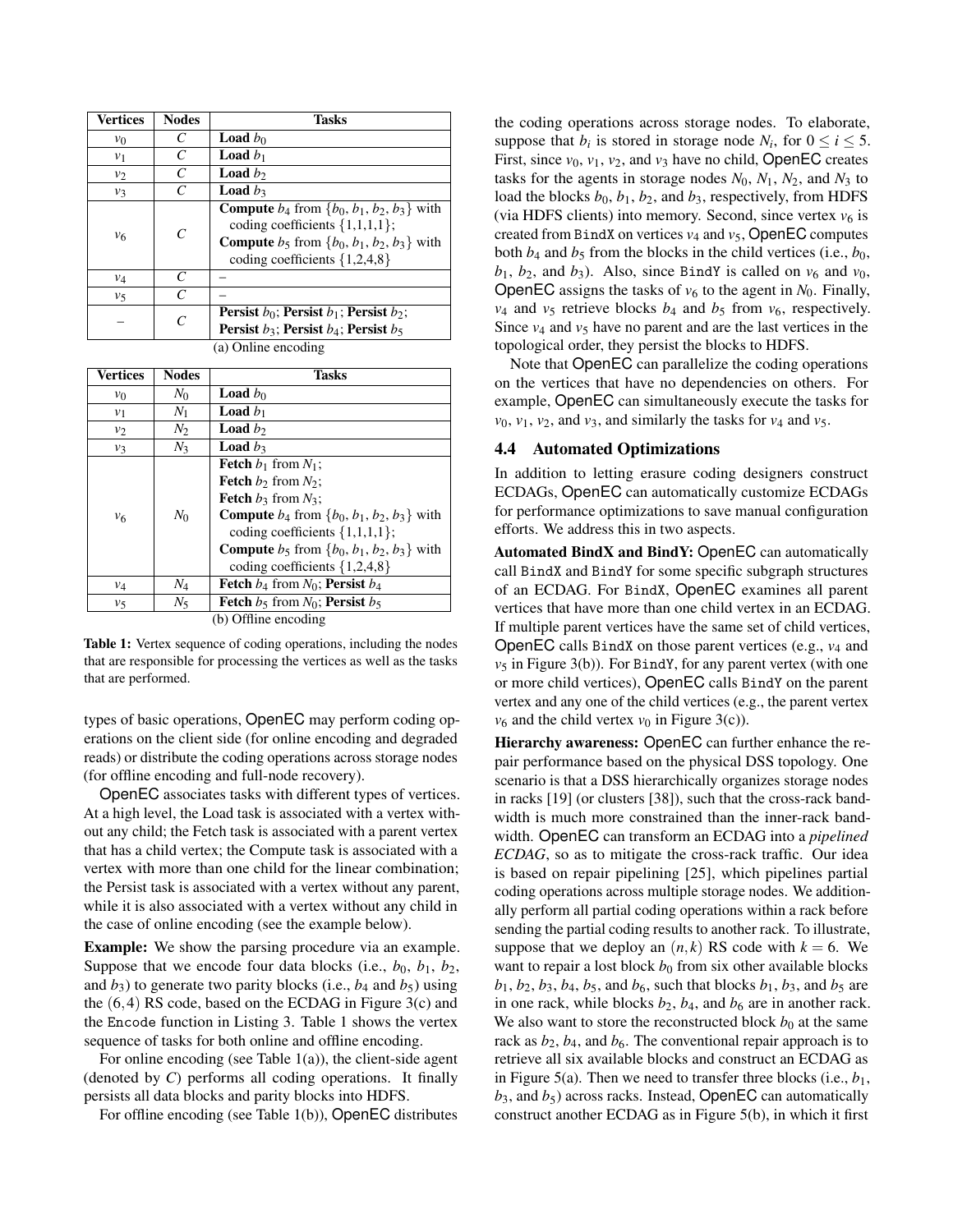<span id="page-7-2"></span>

the same color mean that their blocks are in the same rack.

computes the partially decoded block  $b_8$  (corresponding to vertex  $v_8$ ) based on  $b_1$ ,  $b_3$ , and  $b_5$  in the same rack, followed by combining  $b_8$  with  $b_0$ ,  $b_2$ , and  $b_4$  in another rack to reconstruct block  $b_0$ . In this case, we only need to transfer one block (i.e.,  $b_8$ ) across racks.

#### <span id="page-7-0"></span>4.5 Implementation

We implement an OpenEC prototype in C++ with around 7K LoC. We use Intel's Intelligent Storage Acceleration Library (ISA-L) [\[6\]](#page-12-17) to implement erasure coding functionalities. Here, we highlight several implementation details of OpenEC.

From blocks to packets: OpenEC performs coding operations in units of packets to improve performance, while the read/write operations are still in units of blocks (§[2.1\)](#page-1-1). By default, the packet size is 128 KiB. For encoding (both online and offline), OpenEC writes *n* erasure-coded packets to *n* DataNodes; in the case of sub-packetization, each packet is divided into sub-packets. If a DataNode receives an amount of packet data equal to the HDFS block size (64 MiB by default), it *seals* the block and stores additional packets in a different block. The *n* sealed erasure-coded blocks then form a coding group. Note that while OpenEC is sending packets to DataNodes, it can start encoding for the next group of packets. Thus, both the sending and encoding operations can be done in parallel. Similarly, OpenEC performs decoding (for degraded reads and full-node recovery) at the packet level.

As OpenEC performs packet-level coding operations, the block layouts differ in online and offline encoding. For online encoding, OpenEC adopts a *striped* layout as in HDFS-3 [\[4\]](#page-12-18), as it stripes file data across blocks at the granularities of packets. For offline encoding, OpenEC adopts a *contiguous* layout, as the file data is first stored in a block before encoding. Figure [6](#page-7-3) depicts both block layouts.

Internal communication: OpenEC uses Redis [\[8\]](#page-12-19) for internal communications among the controller, agents, and OEC-Client. Each agent maintains a local in-memory key-value Redis store. The controller sends the task instructions of coding operations to an agent via the Redis client, and the task instructions are buffered at the agent for subsequent processing. Agent-to-agent communications are *pull-based* via the Fetch tasks  $(\S4.3)$  $(\S4.3)$ , such that the sender agent buffers the blocks to be sent in its local Redis store, and the receiver fetches the buffer via the Redis client. Each OECClient also communicates with its associated agent via Redis.

Integration: We integrate OpenEC into HDFS-RAID and HDFS-3 as follows. We realize a new block placement policy

<span id="page-7-3"></span>

Figure 6: Block layouts for the  $(6,4)$  RS code. Suppose that each block stores four packets. We partition file data into 16 packets, ordered as  $p_0$ ,  $p_1$ ,  $\cdots$ , and  $p_{15}$ . We place the packets across  $k = 4$ blocks. Packets at the same offset (e.g., in dashed boxes) are encoded together. In sub-packetization, each packet is further divided into sub-packets for encoding.

called BlockPlacementPolicyOEC, which redirects block placement requests to the controller to manage erasure-coded block placement. We also modify the FSNamesystem class in HDFS-RAID and the BlockManager class in HDFS-3 to redirect any lost block information to the controller so that OpenEC manages repair operations. Note that our integrations into HDFS-RAID and HDFS-3 only require limited modifications to their codebases, with around 300 LoC and 450 LoC, respectively<sup>[2](#page-7-4)</sup>.

# <span id="page-7-1"></span>5 Evaluation

We conduct testbed experiments on OpenEC. We summarize our major findings on OpenEC: (i) it preserves the performance of HDFS-RAID and HDFS-3 in erasure coding deployment  $(\S$ [5.2\)](#page-8-0); (ii) it supports various state-of-the-art erasure coding solutions and preserves their properties, especially in network-bound environments (§[5.3\)](#page-9-0); (iii) it can automatically optimize the repair performance for a hierarchical topology (§[5.4\)](#page-10-0); and (iv) it achieves scalable performance in real cloud environments (§[5.5\)](#page-10-1).

#### <span id="page-7-5"></span>5.1 Setup

Testbeds: We evaluate OpenEC on both a local cluster (§[5.2-](#page-8-0) §[5.4\)](#page-10-0) and Amazon EC2 (§[5.5\)](#page-10-1). Our local cluster testbed comprises 16 machines, each of which has a quad-core 3.4 GHz Intel Core i5-3570, 16 GiB RAM, and a Seagate ST1000DM003 7200 RPM 1 TiB SATA hard disk. All machines are interconnected via a 10 Gb/s Ethernet switch. On the other hand, our Amazon EC2 testbed comprises 30 instances of type m5.xlarge, connected via a 10 Gb/s network, in the US East (North Virginia) region. Each instance has four vCPUs with Intel AVX-512 instruction sets and 16 GiB RAM. Both testbeds support optimized coding operations based on ISA-L. Default setup: We set the HDFS block size as 64 MiB and the packet size for erasure coding as 128 KiB. We set HDFS-3

<span id="page-7-4"></span><sup>2</sup>We compare the amounts of code changes in OpenEC with those in our previously built prototypes CORE [\[26\]](#page-12-20) and DoubleR [\[19\]](#page-12-13), both of which modify HDFS-RAID to realize new erasure codes. Excluding the implementation of erasure codes (e.g., coding operations), CORE and DoubleR make around 2,300 LoC and 4,100 LoC of changes to the HDFS-RAID codebase for the integration of erasure codes, respectively.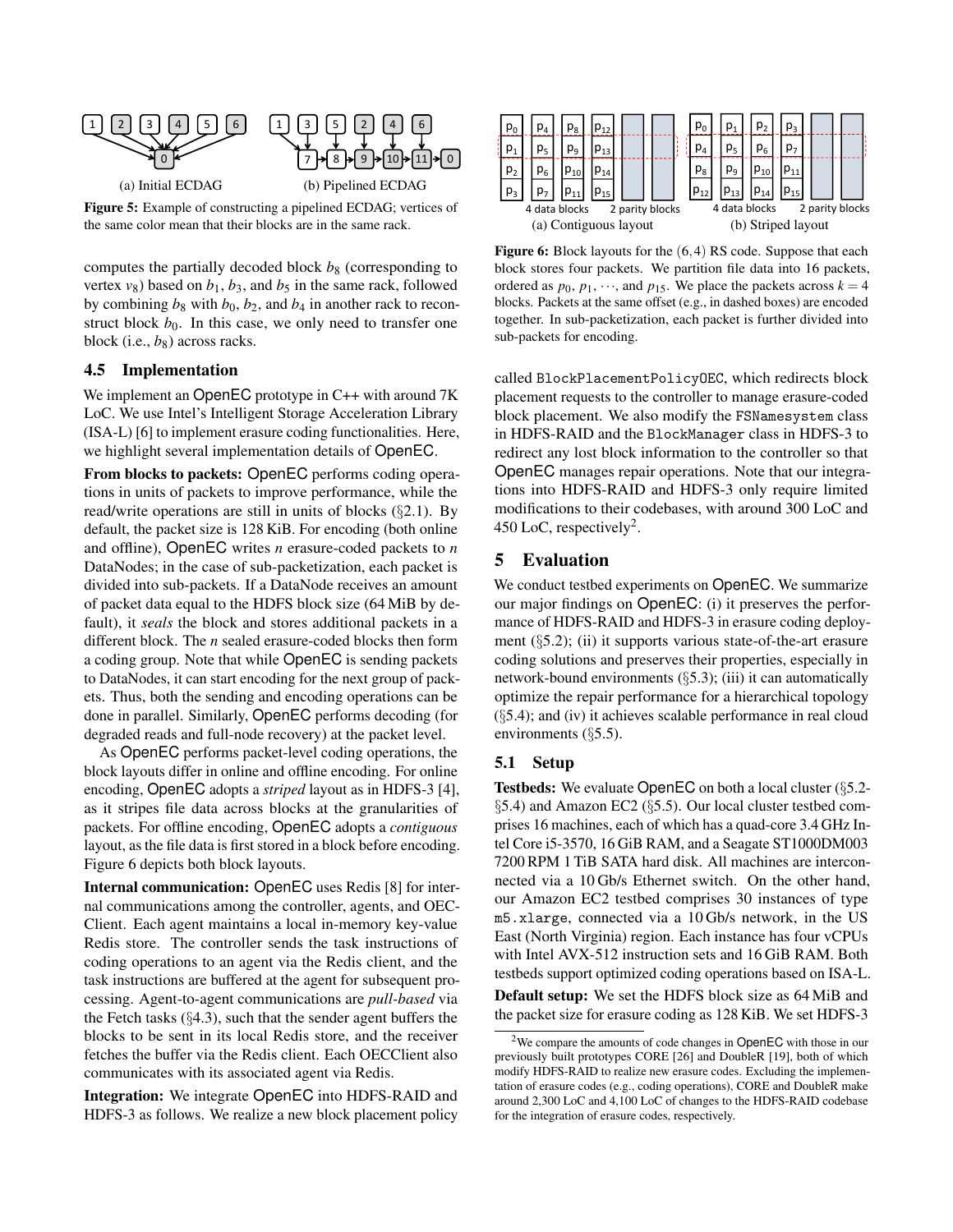<span id="page-8-1"></span>

Figure 7: Performance of basic operations in online and offline encoding.

as the default DSS for OpenEC, except when we compare OpenEC with HDFS-RAID. Regarding the automated optimization features (§[4.4\)](#page-6-0), our experiments enable automated BindX and BindY, except when we evaluate the original performance of erasure codes without OpenEC optimization in §[5.3](#page-9-0) and when we evaluate BindX and BindY in §[5.4.](#page-10-0) We also disable hierarchy-aware repairs until we evaluate this feature in §[5.4.](#page-10-0) We assign a dedicated machine to serve both the OpenEC controller and the HDFS NameNode, while each remaining machine serves an OECClient, an OpenEC agent, an HDFS client, and an HDFS DataNode. We plot the average results over 10 runs, including the error bars showing the maximum and minimum of the 10 runs.

## <span id="page-8-0"></span>5.2 Performance of Basic Operations

We compare OpenEC with HDFS-RAID and HDFS-3 in terms of basic operations using our local cluster. As OpenEC adds another software layer between upper-layer applications and the underlying DSS, it may incur extra overhead. We show that such overhead (if any) is limited; in some cases, OpenEC even significantly improves performance. We also compare OpenEC with native coding performance and evaluate its performance for different block and packet sizes.

Single-client performance in online encoding: We first compare the single-client performance between HDFS-3 and OpenEC, both of which are configured with online encoding to generate erasure-coded data. Here, we use the (9,6) RS code (as in QFS [\[31\]](#page-12-6)). We first write a file of size 384 MiB (i.e., six times the block size), and issue a normal read to the file without failures. We also issue a degraded read to the file with one data block deleted. Figure [7\(](#page-8-1)a) shows the throughput results of writes, normal reads, and degraded reads. Both OpenEC and HDFS-3 have similar performance: OpenEC's throughput is slightly less than HDFS-3's by 2.36% in writes, and is slightly higher than HDFS-3's by 2.83% and 4.41% in normal reads and degraded reads, respectively.

Multi-client performance in online encoding: We compare the multi-client performance between HDFS-3 and OpenEC. We run a total of five clients, each of which writes a file of size 384 MiB under the (9,6) RS code. Figure [7\(](#page-8-1)b) shows the aggregate throughput of all five clients in writes, normal reads, and degraded reads. OpenEC has lower aggregate

throughput than HDFS-3 in writes by 1.95%, but higher aggregate throughput in normal reads and degraded reads by 12.9% and 8.97%, respectively. Nevertheless, considering the error bars in the figure, we do not see significant performance differences between OpenEC and HDFS-3.

Offline encoding: We compare the performance between HDFS-RAID and OpenEC in offline encoding. We now deploy OpenEC on HDFS-RAID for fair comparisons. We write 180 blocks, and use offline encoding to generate erasurecoded blocks using the (9,6) RS code (i.e., a total of 30 coding groups). We then delete the blocks of one storage node and trigger full-node recovery. Here, we measure the offline encoding throughput (i.e., the amount of input data being encoded per unit time) and the full-node recovery throughput (i.e., the amount of lost data being recovered per unit time). Note that HDFS-RAID performs offline encoding and full-node recovery via MapReduce. To exclude the MapReduce startup overhead in our evaluation, we start an empty MapReduce job to measure its latency, and subtract this latency (which is around 20 s) in our evaluation of HDFS-RAID. Note that OpenEC does not use MapReduce in offline encoding and full-node recovery.

Figure [7\(](#page-8-1)c) shows the results. Interestingly, OpenEC increases the offline encoding throughput of HDFS-RAID by 137%. We study the HDFS-RAID source code and find that the performance difference is mainly due to the extra step of HDFS-RAID in reading and re-writing all parity blocks into a single HDFS file after parity regeneration. For fullnode recovery, OpenEC has slightly higher throughput than HDFS-RAID by 7.9%, yet the two systems have limited differences considering the error bars.

Online vs. offline encoding: We further compare online and offline encoding in OpenEC versus the file size, and study the performance difference between the striped layout (in online encoding) and the contiguous layout (in offline encoding). We deploy OpenEC atop HDFS-3, and show that it allows both online and offline encoding atop HDFS-3 (which currently supports online encoding only).

We consider the single-client performance, in which a client uses the (12,8) RS code and writes a file of size ranging from 1 MiB to 64 MiB (assuming that the file size is divisible by eight). For online encoding, OpenEC stripes the file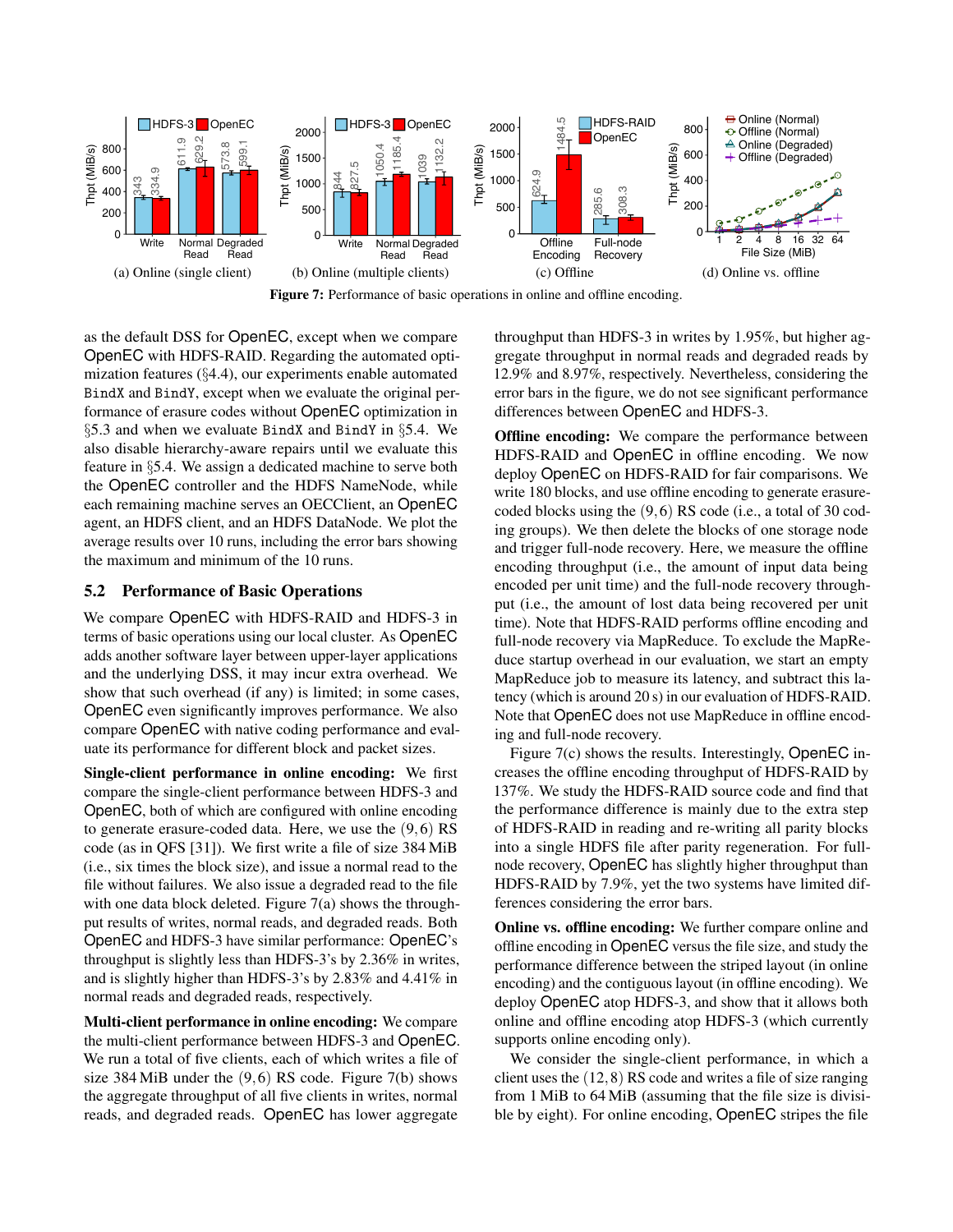<span id="page-9-1"></span>

Figure 8: Comparisons with native coding operations.

in packets across eight blocks and seals the blocks after the file write is completed (note that each block is less than the default block size 64 MiB); for offline encoding, OpenEC stores the file in a block and later encodes it with seven other blocks (§[4.2\)](#page-5-0). We compare their performance in a normal read (without failures) and a degraded read (with one data block deleted) to the file; in offline encoding, we delete the data block that stores the file in our degraded read evaluation.

Figure [7\(](#page-8-1)d) shows the results. The throughput increases with the file size, since the data transfer performance becomes more dominant as the blocks become larger. We also see the performance differences in online and offline encoding. In online encoding, both normal reads and degraded reads show similar performance, in which the client issues reads to eight blocks in parallel. In offline encoding, its normal read throughput is much higher than that in online encoding (by 44-718%), as any slowdown in one of the parallel reads to online-encoded data can degrade the overall performance. However, the degraded read throughput in offline encoding is much less than that in online encoding especially for larger file sizes, as it needs to retrieve eight blocks (i.e., seven additional blocks over the original file) to recover the file. To validate our results, we conduct similar experiments using the original erasure coding implementations in HDFS-3 and HDFS-RAID (which realize online and offline encoding, respectively) and they show similar performance differences as in OpenEC (we omit the results here in the interest of space).

Comparisons with native coding operations: We compare the computational performance of the ECDAG-based coding operations with that of the native coding operations using ISA-L in HDFS-3. Figure [8\(](#page-9-1)a) shows the encoding throughput for *k* 64-MiB blocks under (*n*, *k*) RS codes. ECDAG-based encoding has 29-38% lower throughput than native encoding, mainly because there is additional overhead for creating multiple compute tasks for computing the  $n-k$  parity blocks. Figure [8\(](#page-9-1)b) shows the decoding throughput for decoding one block, in which ECDAG-based decoding has only slightly less throughput (by 0.6-3.2%) than native decoding, as there is only one compute task for decoding a single block. Nevertheless, compared to the overall read/write operations (Figure [7\)](#page-8-1), the computations of ECDAG-based coding are much faster and incur limited overhead.

<span id="page-9-2"></span>

Figure 9: Impact of block and packet sizes.

Impact of block and packet sizes: We study how the performance of OpenEC varies with block and packet sizes. We focus on the single-client throughput of online encoding and degraded reads under the  $(9,6)$  RS codes as in §[5.2.](#page-8-0) Figure [9\(](#page-9-2)a) shows the throughput versus the block size, where the packet size is fixed as 128 KiB. The throughput of both operations increases with the block size as the disk and network bandwidths are better utilized, and stabilizes when the block size is at least 64 MiB. Figure [9\(](#page-9-2)b) shows the throughput versus the packet size, where the block size is fixed as 64 MiB. The performance degrades if the packet size is too small since there are many function calls for retrieving individual packets, or if the packet size is too large since there is less parallelism. To achieve high performance, our default setup chooses the block size as 64 MiB and the packet size as 128 KiB.

# <span id="page-9-0"></span>5.3 Support of Erasure Coding Designs

We realize several state-of-the-art repair-friendly erasure coding solutions based on the ECDAG abstraction. Recall from §[2.1](#page-1-1) that existing repair-friendly codes are designed to minimize the repair bandwidth or I/O in single-failure repairs. Thus, we focus on evaluating their performance of repairing one lost block in a coding group under OpenEC. We configure two bandwidth settings in our local cluster: 1 Gb/s and 10 Gb/s. For the 1 Gb/s case, network transfer becomes the bottleneck (compared to coding computations and disk I/O), and we expect that the empirical performance conforms to the theoretical gains.

We use the conventional repair approach of RS codes as our baseline, in which it retrieves *k* blocks from *k* non-failed DataNodes to decode the lost block in a fetch-and-compute manner (§[2.2\)](#page-1-0). We compare the conventional repair approach with the following solutions:

- LRC (Figure [10\(](#page-10-2)a)): We compare RS codes with Azure's LRC [\[21\]](#page-12-1). For RS codes, we set  $(n, k) = (9, 6)$ ; for LRC, we set  $(n, k) = (10, 6)$ , in which there are two local parity blocks, each of which is encoded from a local group of three data blocks, and two global parity blocks that are encoded from all six data blocks.
- MSR codes (Figure [10\(](#page-10-2)b)): We compare RS codes with MSR codes [\[14\]](#page-12-9), which leverage sub-packetization to minimize the repair bandwidth. We focus on two variants of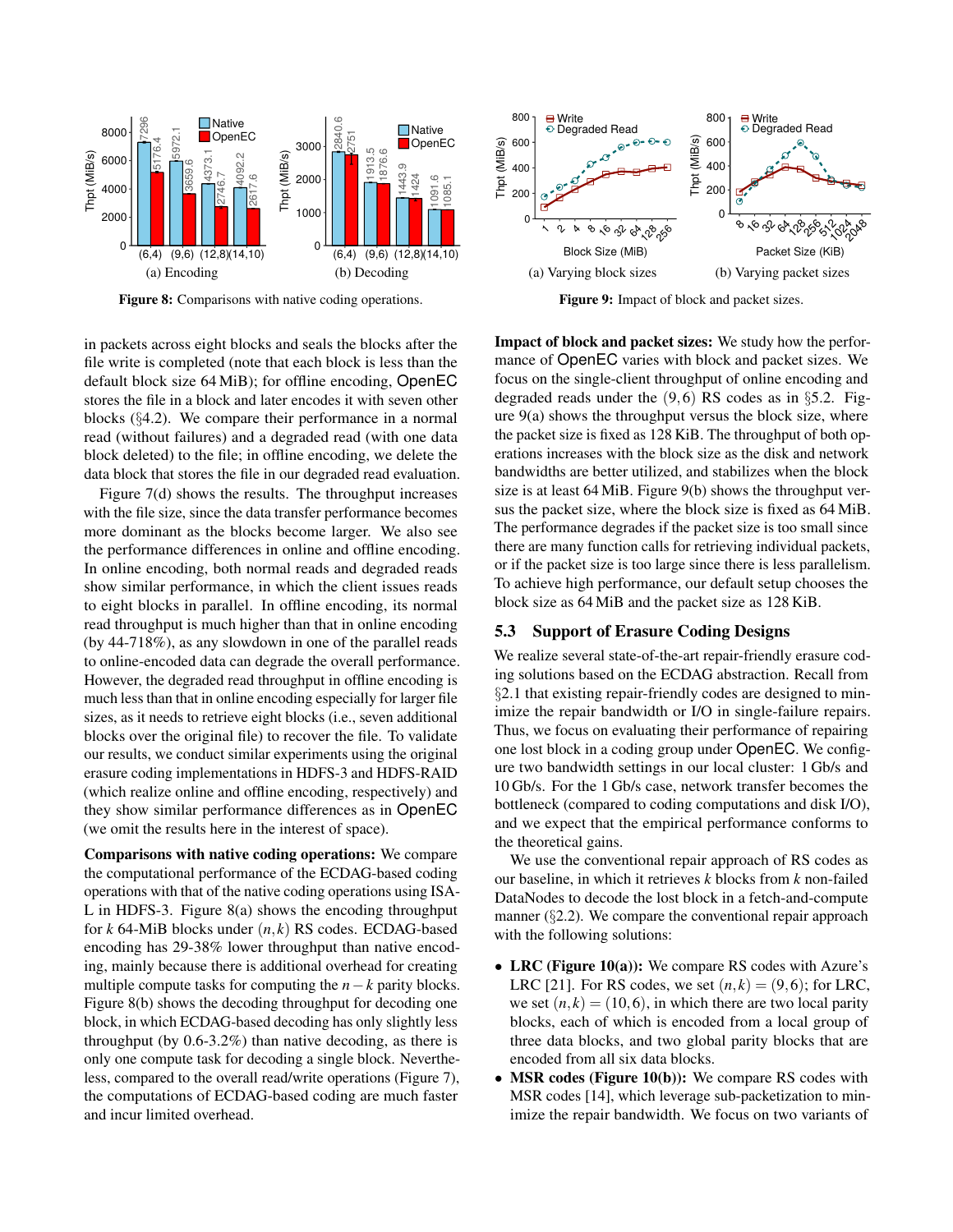<span id="page-10-2"></span>

<span id="page-10-3"></span>

|      | $LNC(10,0)$    DUILCHIV $(0,4)$   NH3EN $(0,4)$    FFN $(2,0)$<br>vs. RS $(9,6)$   vs. RS $(6,4)$   vs. RS $(6,4)$   vs. RS $(9,6)$   vs. RS $(9,6)$   vs. RS $(6,4)$   vs. RS $(9,6)$ |              | FIDELING (9,0)    DRC (0,4)   DRC (9,0) |  |
|------|----------------------------------------------------------------------------------------------------------------------------------------------------------------------------------------|--------------|-----------------------------------------|--|
| Gain | 1.6×                                                                                                                                                                                   | $2.28\times$ | $6\times$                               |  |

Table 2: Theoretical gains of state-of-the-art erasure codes or repair algorithms over the conventional repair of RS codes.

MSR codes: MISER codes [\[45\]](#page-13-12) (which require  $n > 2k$ ) and Butterfly codes [\[32\]](#page-13-9) (which require  $n = k + 2$ ). We consider the (6,4) RS code, the (6,4) Butterfly code, and the (8,4) MISER code.

- Repair algorithms (Figure [10\(](#page-10-2)c)): We study how the repair algorithms, namely PPR [\[29\]](#page-12-15) and repair pipelining [\[25\]](#page-12-14), improve the repair performance of RS codes by parallelizing partial repair operations. We compare them with the conventional repair under the  $(9,6)$  RS code.
- Double Regenerating Codes (DRC) (Figure [10\(](#page-10-2)d)): We compare RS codes with DRC [\[19\]](#page-12-13) in a hierarchical network setting. We divide our local cluster into three logical racks. We use the Linux tc command to limit the bandwidth between any two storage nodes at different logical racks as 1 Gb/s [\[44\]](#page-13-7), while the bandwidth between any two storage nodes within the same logical rack remains 10 Gb/s. We compare RS codes and DRC under  $(n, k) = (6, 4)$  and  $(n, k) = (9, 6)$ . In both cases, we distribute the erasurecoded blocks of each coding group evenly across different nodes in three racks (with *n*/3 erasure-coded blocks each).

Figure [10](#page-10-2) shows the results; for our comparisons, Table [2](#page-10-3) also shows the theoretical throughput gains of the erasure coding solutions over the conventional repair approach for RS codes. For the 1 Gb/s network, we observe that the empirical throughput gains of the erasure coding solutions are consistent (with only slight degradations) with the theoretical throughput gains. For the 10 Gb/s network, the empirical gains decrease since the coding computation and disk I/O overheads become more significant. For example, MISER codes have less throughput than Butterfly codes in the 10 Gb/s network; the throughput gain of MISER codes drops to 1.25×, while that of Butterfly codes drops to  $1.35 \times$  (Figure [10\(](#page-10-2)b)). The reason is that both MSR codes retrieve data from *n*−1 non-failed storage nodes for repairs, and MISER codes connect to more storage nodes than Butterfly codes (seven versus five) and incur higher disk I/O overhead. Overall, OpenEC preserves the properties of the erasure coding solutions.

#### <span id="page-10-0"></span>5.4 Improvements with Automated Optimizations

We now evaluate how OpenEC achieves performance gains via automated optimizations (§[4.4\)](#page-6-0) for a hierarchical topology. We again configure a three-rack logical topology in our local cluster as in our DRC experiments in §[5.3.](#page-9-0)

We first compare the offline encoding performance for three configurations: (i) automated optimization is disabled, (ii) only automated BindX is enabled, and (iii) both automated BindX and BindY are enabled (our default setting). We consider the  $(8,6)$ ,  $(10,8)$ , and  $(12,10)$  RS codes. We measure the throughput of offline encoding by writing 30 coding groups of blocks into HDFS-3 via OpenEC, which evenly distributes the blocks across three racks. Figure [11\(](#page-11-1)a) shows that enabling only BindX increases the throughput by 37-42%, while enabling both BindX and BindY increases the throughput by 38-44%.

We also evaluate how OpenEC automatically improves the repair performance via the construction of a pipelined ECDAG. We delete all blocks of one storage node and trigger full-node recovery on the same node. Figure [11\(](#page-11-1)b) shows that the repair optimization increases the repair throughput of OpenEC by 82-128%.

## <span id="page-10-1"></span>5.5 Performance in Amazon EC2

We finally evaluate OpenEC in Amazon EC2. We configure three settings with *N* instances, where  $N = 10, 20,$  and 30 (see §[5.1](#page-7-5) for the instance type). One instance hosts the OpenEC controller and the HDFS NameNode, and each of the remaining *N* −1 instances hosts an OECClient, an OpenEC agent, an HDFS client, and an HDFS DataNode. We consider the (9,6) RS code, and all  $N-1$  clients issue different basic operations as in §[5.2.](#page-8-0) Figure [12](#page-11-2) shows the results when OpenEC realizes online and offline encoding atop HDFS-3. We observe consistent throughput patterns as in our local cluster experiments in §[5.2](#page-8-0) (e.g., both normal reads and degraded reads have similar throughput). Also, the performance of OpenEC scales well with the number of instances.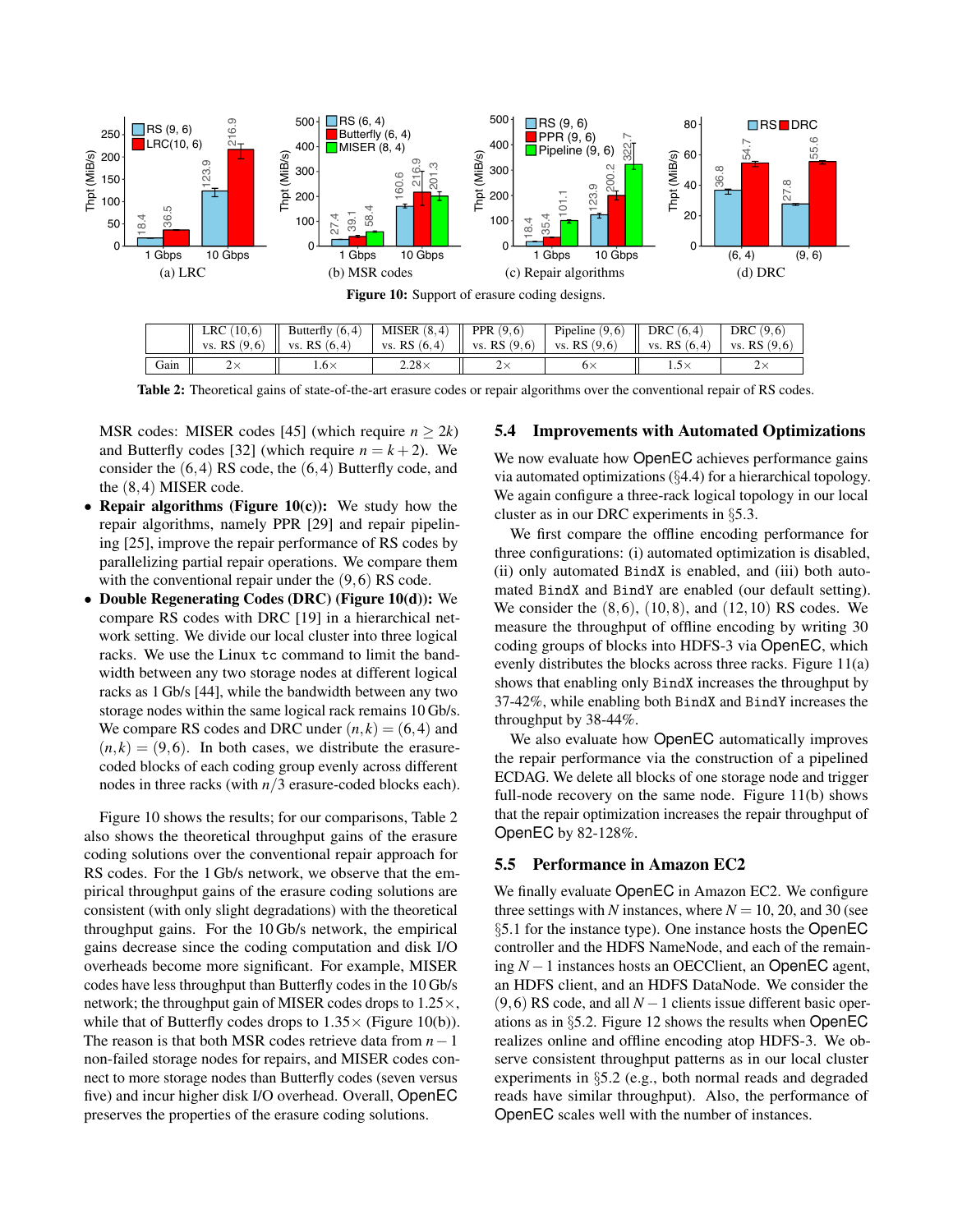<span id="page-11-1"></span>

<span id="page-11-2"></span>Figure 12: Performance in Amazon EC2.

## <span id="page-11-0"></span>6 Related work

New erasure coding solutions: RS codes [\[43\]](#page-13-3) are widely deployed today (e.g., [\[5,](#page-12-7) [7,](#page-12-5) [15,](#page-12-0) [31,](#page-12-6) [54,](#page-13-0) [55\]](#page-13-1)), mainly for two reasons. First, RS codes are *maximum distance separable (MDS)*, meaning that under the coding parameters  $(n, k)$ , the fault tolerance against *n*−*k* block failures is achieved with the minimum storage redundancy (i.e.,  $n/k$  times the original data). Second, RS codes support general coding parameters *n* and *k* (provided that  $k < n$ ). However, RS codes have high repair costs, and hence many new erasure coding solutions have been proposed to reduce the repair bandwidth or I/O.

One direction of research is to design new erasure codes. Minimum-storage regenerating (MSR) codes [\[14\]](#page-12-9) minimize the repair bandwidth and preserve the MDS property. Followup studies design new MSR codes [\[18,](#page-12-12) [32,](#page-13-9) [39,](#page-13-10) [42,](#page-13-11) [45,](#page-13-12) [50,](#page-13-13) [52\]](#page-13-14), some of which are evaluated in open-source DSSs (e.g., PM-RBT codes [\[39\]](#page-13-10) are evaluated in HDFS, while Butterfly [\[32\]](#page-13-9) and Clay [\[52\]](#page-13-14) codes are evaluated in Ceph). Aside MSR codes, some MDS codes incur slightly more repair bandwidth than the minimum point but can be easily constructed with any  $(n, k)$  (e.g., [\[24,](#page-12-21)[41\]](#page-13-18)), while some non-MDS erasure codes trade more storage redundancy than MDS codes for less repair I/O (e.g., [\[21](#page-12-1)[–23,](#page-12-10) [33,](#page-13-19) [44,](#page-13-7) [49\]](#page-13-8)). DRC [\[19\]](#page-12-13) minimizes the crossrack repair bandwidth in hierarchical topologies.

Another direction of research is to design efficient repair algorithms that apply to general erasure codes. Lazy repair [\[11,](#page-12-22) [47\]](#page-13-20) reduces repair executions by deferring a repair until a threshold number of failures occurs. PPR [\[29\]](#page-12-15) and repair pipelining [\[25\]](#page-12-14) parallelize a single-failure repair across storage nodes. Proactive degraded reads [\[20\]](#page-12-23) mitigate tail

latencies via the load balancing of read requests.

Unlike the above studies, OpenEC targets a different perspective and focuses on unified and configurable erasure coding management. It supports different new erasure codes and repair algorithms in a unified framework.

Erasure coding programming: Several open-source libraries are available for erasure coding programming. Zfec [\[10\]](#page-12-24) implements RS codes and is used by Tahoe-LAFS [\[55\]](#page-13-1). Jerasure [\[36\]](#page-13-21) is a C library that supports various erasure codes. It is later extended with GF-Complete [\[34\]](#page-13-22) to enable fast Galois Field arithmetic. ISA-L [\[6\]](#page-12-17) is another C library that supports various erasure codes, and it optimizes Galois Field arithmetic for Intel hardware. Both Jerasure and ISA-L libraries are widely used in production (e.g., Ceph and Hadoop 3.0). PyEClib [\[9\]](#page-12-25) is a Python library used by Open-Stack Swift. It builds on liberasurecode [\[2\]](#page-12-26), which unifies different erasure coding libraries including both Jerasure and ISA-L. OpenEC emphasizes the deployment of erasure codes in DSSs, and it can leverage the above libraries to implement erasure codes via the ECDAG abstraction.

Configurable storage: There is an increasing demand of providing flexibility for storage system management and configuring different storage policies based on application requirements. Existing approaches rely on either client-side customization [\[12,](#page-12-27) [13,](#page-12-28) [28,](#page-12-29) [37\]](#page-13-23) or the coordination by a centralized controller under the software-defined storage (SDS) framework [\[16,](#page-12-8) [48,](#page-13-4) [51\]](#page-13-5). OpenEC borrows the same principle from SDS, but specifically focuses on configurable erasure coding management in distributed environments.

#### 7 Conclusions and Future Work

This paper presents OpenEC, a new framework that provides unified and configurable erasure coding management for distributed storage. It leverages the ECDAG abstraction to define erasure codes and configure the workflows of coding operations. Our OpenEC prototype achieves effective performance atop HDFS in both local cluster and Amazon EC2 environments, while supporting a variety of state-of-the-art erasure codes and repair algorithms. Our work sheds light on how to facilitate erasure coding designers to deploy erasure coding solutions in a simple and flexible manner.

This paper currently focuses on HDFS, which organizes data in fixed-size blocks. Our technical report [\[27\]](#page-12-16) also describes how we integrate OpenEC into QFS [\[31\]](#page-12-6). In future work, we study how OpenEC can be deployed in other DSSs, especially object-storage-based DSSs (e.g., Ceph and Swift) that organize data in variable-size objects.

Acknowledgments: We thank our shepherd, Brent Welch, and the anonymous reviewers for their comments. This work was supported by HKRGC (GRF 14216316, CRF C7036- 15G) and NSFC (61872414, 61502191). Runhui Li is now with Sangfor Technologies and is the corresponding author.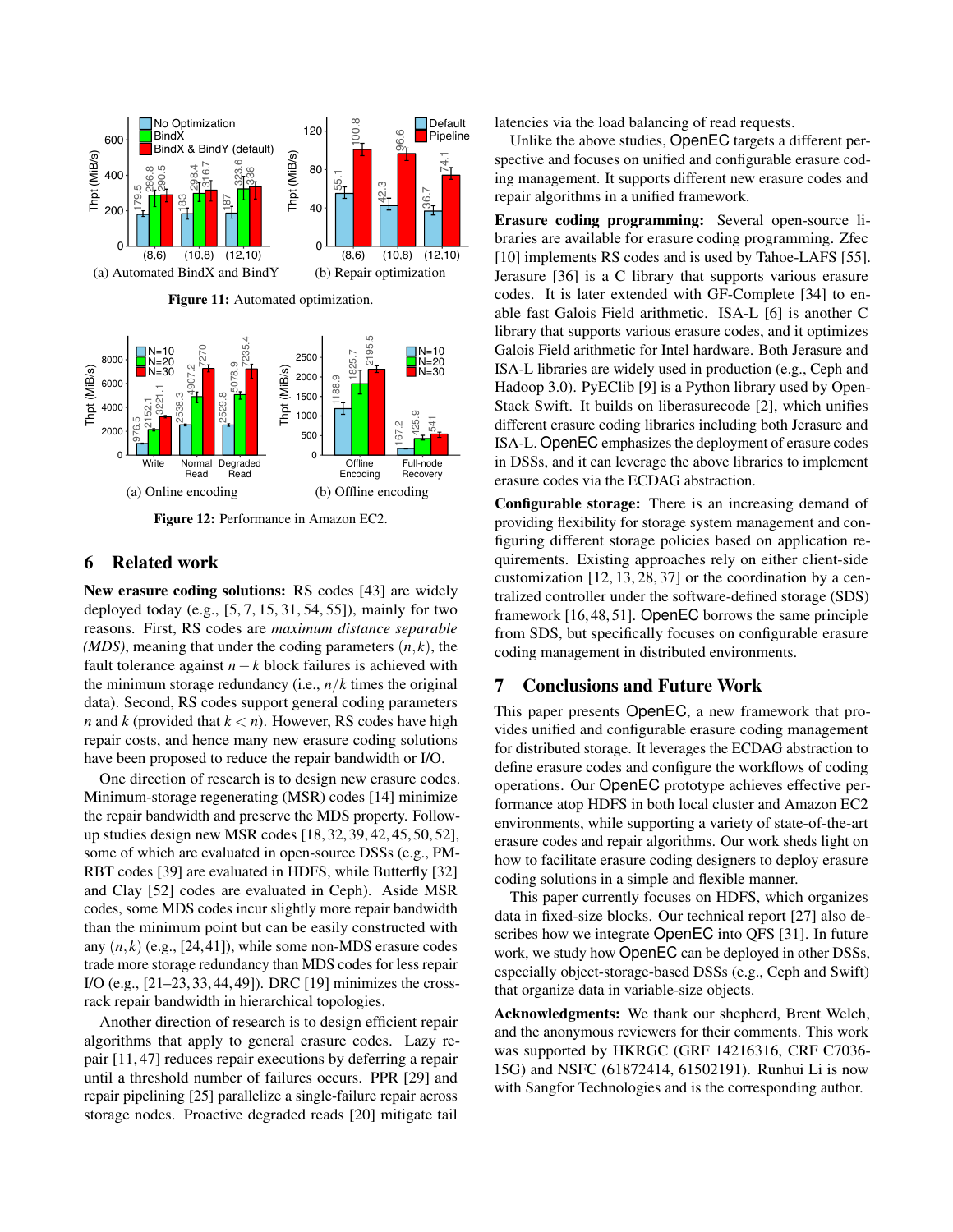## References

- <span id="page-12-3"></span>[1] Apache Hadoop 3.0.0. [https://hadoop.apache.](https://hadoop.apache.org/docs/r3.0.0/) [org/docs/r3.0.0/](https://hadoop.apache.org/docs/r3.0.0/).
- <span id="page-12-26"></span>[2] Erasure code API library written in c with pluggable erasure code backends. [https://github.com/](https://github.com/openstack/liberasurecode) [openstack/liberasurecode](https://github.com/openstack/liberasurecode).
- <span id="page-12-4"></span>[3] Facebook's realtime distributed FS based on Apache Hadoop 0.20-append. [https:](https://github.com/facebookarchive/hadoop-20) [//github.com/facebookarchive/hadoop-20](https://github.com/facebookarchive/hadoop-20).
- <span id="page-12-18"></span>[4] HDFS erasure coding. [https://hadoop.apache.](https://hadoop.apache.org/docs/r3.0.0/hadoop-project-dist/hadoop-hdfs/HDFSErasureCoding.html) [org/docs/r3.0.0/hadoop-project-dist/](https://hadoop.apache.org/docs/r3.0.0/hadoop-project-dist/hadoop-hdfs/HDFSErasureCoding.html) [hadoop-hdfs/HDFSErasureCoding.html](https://hadoop.apache.org/docs/r3.0.0/hadoop-project-dist/hadoop-hdfs/HDFSErasureCoding.html).
- <span id="page-12-7"></span>[5] HDFS-RAID. [https://wiki.apache.org/hadoop/](https://wiki.apache.org/hadoop/HDFS-RAID) [HDFS-RAID](https://wiki.apache.org/hadoop/HDFS-RAID).
- <span id="page-12-17"></span>[6] Intelligent storage acceleration library. [https://](https://github.com/01org/isa-l) [github.com/01org/isa-l](https://github.com/01org/isa-l).
- <span id="page-12-5"></span>[7] OpenStack Swift. [https://wiki.openstack.org/](https://wiki.openstack.org/wiki/Swift) [wiki/Swift](https://wiki.openstack.org/wiki/Swift).
- <span id="page-12-19"></span>[8] Redis. <http://redis.io/>.
- <span id="page-12-25"></span>[9] A simple Python interface for implementing erasure codes. <https://github.com/openstack/pyeclib>.
- <span id="page-12-24"></span>[10] zfec – an efficient, portable erasure coding tool. [https:](https://github.com/tahoe-lafs/zfec) [//github.com/tahoe-lafs/zfec](https://github.com/tahoe-lafs/zfec).
- <span id="page-12-22"></span>[11] R. Bhagwan, K. Tati, Y. Cheng, S. Savage, and G. M. Voelker. Total recall: System support for automated availability management. In *Proc. of USENIX NSDI*, 2004.
- <span id="page-12-27"></span>[12] F. Chen, M. P. Mesnier, and S. Hahn. Client-aware cloud storage. In *Proc. of IEEE MSST*, 2014.
- <span id="page-12-28"></span>[13] J. Y. Chung, C. Joe-Wong, S. Ha, J. W.-K. Hong, and M. Chiang. CYRUS: Towards client-defined cloud storage. In *Proc. of ACM EuroSys*, 2015.
- <span id="page-12-9"></span>[14] A. G. Dimakis, P. B. Godfrey, Y. Wu, M. J. Wainwright, and K. Ramchandran. Network coding for distributed storage systems. *IEEE Trans. on Information Theory*, 56(9):4539–4551, 2010.
- <span id="page-12-0"></span>[15] D. Ford, F. Labelle, F. I. Popovici, M. Stokely, V.-A. Truong, L. Barroso, C. Grimes, and S. Quinlan. Availability in globally distributed storage systems. In *Proc. of USENIX OSDI*, 2010.
- <span id="page-12-8"></span>[16] R. Gracia-Tinedo, J. Sampé, E. Zamora, M. Sánchez-Artigas, P. García-López, Y. Moatti, and E. Rom. Crystal: Software-defined storage for multi-tenant object stores. In *Proc. of USENIX FAST*, 2017.
- <span id="page-12-11"></span>[17] K. M. Greenan, E. L. Miller, and T. J. E. Schwarz. Optimizing Galois field arithmetic for diverse processor architectures and applications. In *Proc. of IEEE MAS-COTS*, 2008.
- <span id="page-12-12"></span>[18] Y. Hu, H. C. Chen, P. P. Lee, and Y. Tang. NCCloud: Applying network coding for the storage repair in a cloud-of-clouds. In *Proc. of USENIX FAST*, 2012.
- <span id="page-12-13"></span>[19] Y. Hu, X. Li, M. Zhang, P. P. C. Lee, X. Zhang, P. Zhou, and D. Feng. Optimal repair layering for erasure-coded data centers: From theory to practice. *ACM Trans. on Storage*, 13(4):33, 2017.
- <span id="page-12-23"></span>[20] Y. Hu, Y. Wang, B. Liu, D. Niu, and C. Huang. Latency reduction and load balancing in coded storage systems. In *Proc. of ACM SoCC*, 2017.
- <span id="page-12-1"></span>[21] C. Huang, H. Simitci, Y. Xu, A. Ogus, B. Calder, P. Gopalan, J. Li, S. Yekhanin, et al. Erasure coding in Windows Azure storage. In *Proc. of USENIX ATC*, 2012.
- [22] O. Khan, R. C. Burns, J. S. Plank, W. Pierce, and C. Huang. Rethinking erasure codes for cloud file systems: Minimizing I/O for recovery and degraded reads. In *Proc. of USENIX FAST*, 2012.
- <span id="page-12-10"></span>[23] O. Kolosov, G. Yadgar, M. Liram, I. Tamo, and A. Barg. On fault tolerance, locality, and optimality in locally repairable codes. In *Proc. of USENIX ATC*, 2018.
- <span id="page-12-21"></span>[24] K. Kralevska, D. Gligoroski, R. E. Jensen, and H. Øverby. Hashtag erasure codes: From theory to practice. *IEEE Trans. on Big Data*, 2017.
- <span id="page-12-14"></span>[25] R. Li, X. Li, P. P. C. Lee, and O. Huang. Repair pipelining for erasure-coded storage. In *Proc. of USENIX ATC*, 2017.
- <span id="page-12-20"></span>[26] R. Li, J. Lin, and P. P. C. Lee. Enabling concurrent failure recovery for regenerating-coding-based storage systems: From theory to practice. *IEEE Trans. on Computers*, 64(7):1898–1911, 2015.
- <span id="page-12-16"></span>[27] X. Li, R. Li, P. P. C. Lee, and Y. Hu. OpenEC: Toward unified and configurable erasure coding management in distributed storage systems. Technical report, CUHK, 2019. [http://www.cse.cuhk.edu.hk/](http://www.cse.cuhk.edu.hk/~pclee/www/pubs/tech_openec.pdf) [~pclee/www/pubs/tech\\_openec.pdf](http://www.cse.cuhk.edu.hk/~pclee/www/pubs/tech_openec.pdf).
- <span id="page-12-29"></span>[28] M. Mesnier, F. Chen, T. Luo, and J. B. Akers. Differentiated storage services. In *Proc. of ACM SOSP*, 2011.
- <span id="page-12-15"></span>[29] S. Mitra, R. Panta, M.-R. Ra, and S. Bagchi. Partialparallel-repair (PPR): A distributed technique for repairing erasure coded storage. In *Proc. of ACM EuroSys*, 2016.
- <span id="page-12-2"></span>[30] S. Muralidhar, W. Lloyd, S. Roy, C. Hill, E. Lin, W. Liu, S. Pan, S. Shankar, V. Sivakumar, L. Tang, et al. f4: Facebook's warm blob storage system. In *Proc. of USENIX OSDI*, 2014.
- <span id="page-12-6"></span>[31] M. Ovsiannikov, S. Rus, D. Reeves, P. Sutter, S. Rao, and J. Kelly. The Quantcast file system. In *Proc. of VLDB Endowment*, 2013.